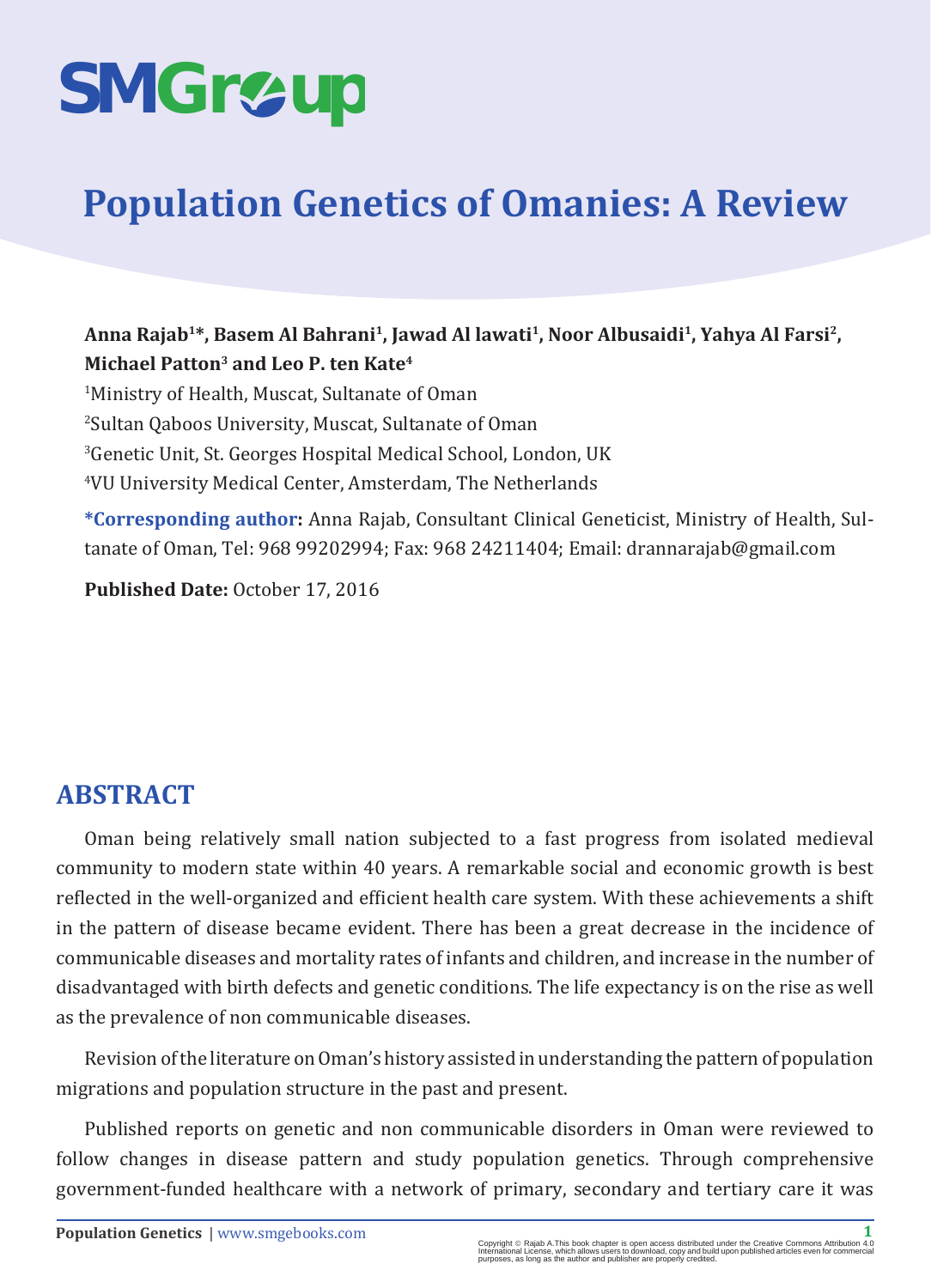possible to study population figures on consanguinity, birth defects, genetic disorders, diabetes and cancer. Studies on Hemoglobin disorders are the most instructive in view of the population genetics.

In addition to high levels of inbreeding large family size and presence of genetic isolates there are a number of unique factors in Oman, which make population especially useful for genetic studies and human population genetic research. This is due to the availability of the historical records of the population structure, cultural preservation of tribal aspects of the community, retention of the tribal names in Oman and inclusion of the tribal names in hospital records.

**Keywords:** Population genetics; Genetic disease; Birth Defects; Hemoglobin disorders; Non communicable diseases; Consanguinity; Sultanate of Oman

# **BACKGROUND**

Oman is situated in the South East of the Arabian Peninsula along the East coast of the Persian Gulf (Figure 1). Oman is the second largest territory in the Arabian Peninsula with an area of 120,000 square miles and a coastline length of nearly 1,000 miles. Oman possesses a rich and varied terrain: with Rocky Mountains, deserts, flat plains and green oases. The coastal plains built up over the centuries by the outwash from the many wadis (valleys) which descend from the mountains. This forms the principle agricultural and date growing area and is also the most densely populated.

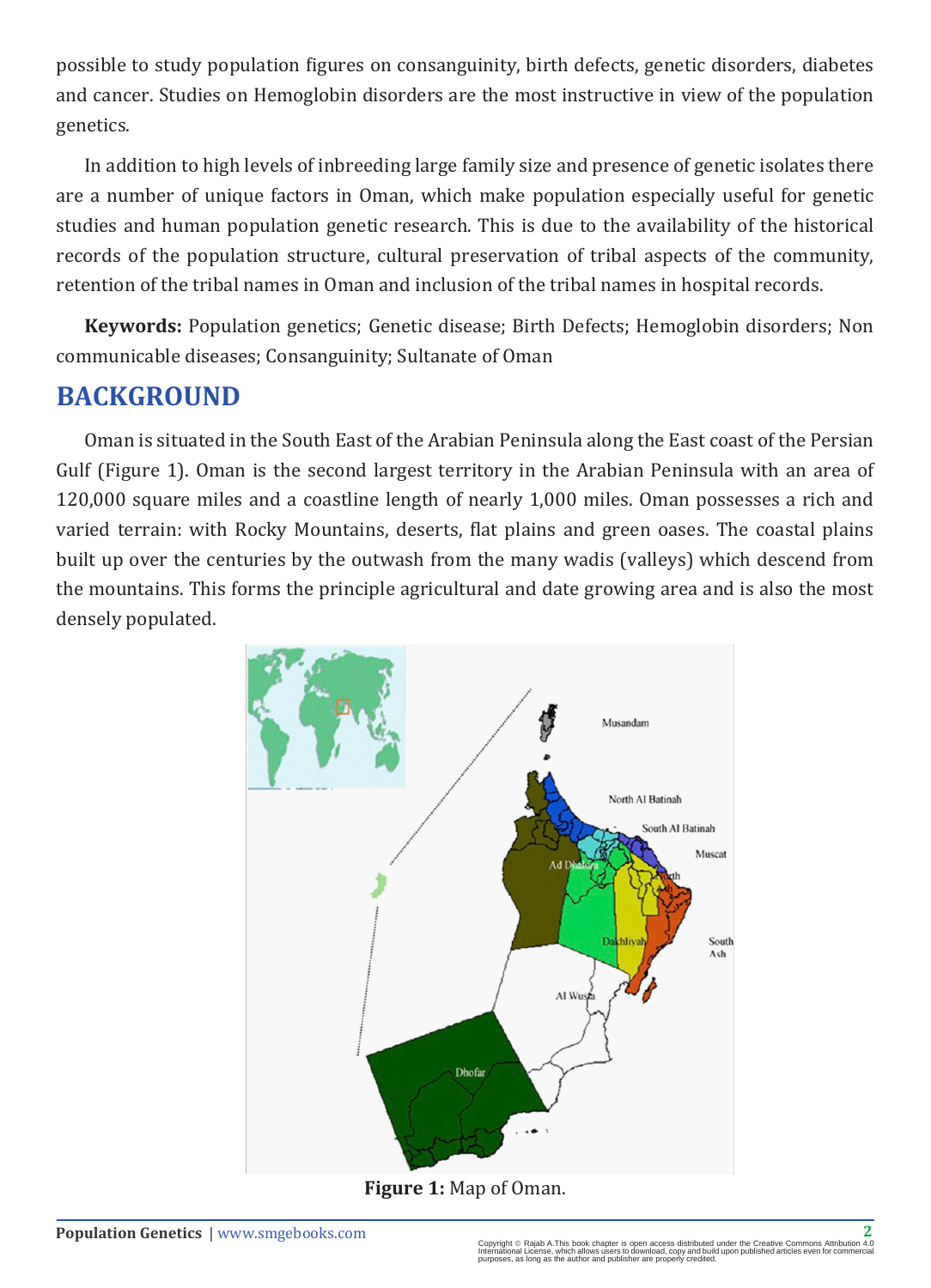Oman divided into health regions and governorates.

After the accession of His Majesty Sultan Qaboos Bin Said in 1970, Oman opened the doors wide to the modern world after a long period of decline, debt and restrictions. Since 1970, progress has been extremely rapid. Schools, roads, hospitals, electricity and telecommunications have been brought to the remotest regions.

The present time Omani population is characterized by a rapid rate of growth, large family size, consanguineous marriages, and the presence of genetic isolates and semi-isolates. There are ten main geographical areas in Oman referred to as ''Manataq'' which are further divided into Districts referred as "Walayat" (Figure 1). Present days Demography and Health indicators presented in Figure 2 and Figure 3.



**Figure 2:** Population pyramid showing age and sex structure for the Omani population 2012. The total population size of Omani nationals is 2.450.000. Oman has a young population, about 11.58 and 36.2 % of the population are under 5 years and under15 years, respectively.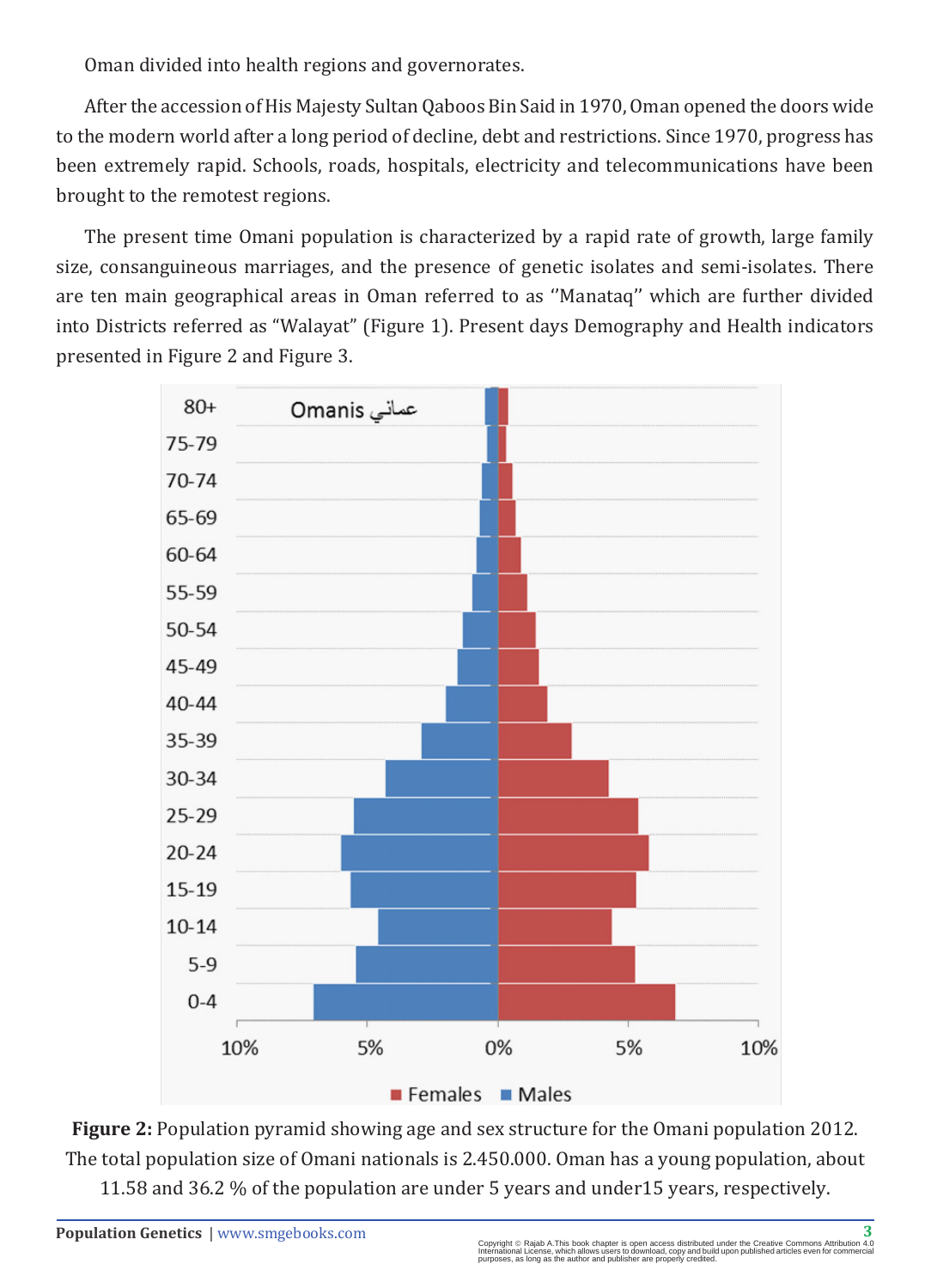|    | Health Indicators (Ministry of Health Annual Report 2014)                                                                                                                    |
|----|------------------------------------------------------------------------------------------------------------------------------------------------------------------------------|
|    | Life expectancy at birth, 71.6 years (Ministry of National Economy Statistical Data [www.mone.gov.om]                                                                        |
| 2  | The Crude Birth Rate (CBR) is estimated to be 33.9 per 1000 Omani population during 2014. The CBR showed a drop of<br>15.9% over the past twenty one years (1993 CBR= 40.3). |
| 3  | Perinatal mortality figures 7 per 1.000 live births (WHO)                                                                                                                    |
| 4  | Infant Mortality Rate (/1000 live births) declined from 16.7 in 2000 to 9.5 in 2012.                                                                                         |
| 5  | Under 5 Morality Rate (/1000 live births) declined from 21.7 in 2000 to 11.5 in 2012.                                                                                        |
| 6  | About 63% of infant deaths take place during the first week of life and 79% during the first month, mainly due to congenital<br>anomalies and malformations                  |
| 7  | About 25 out of 1000 births suffer congenital anomalies annually                                                                                                             |
| 8  | Hypertension, hypercholesterolemia, obesity and diabetes mellitus are on the rise.                                                                                           |
| 9  | Cardiovascular diseases and neoplasm are the leading causes of deaths.                                                                                                       |
| 10 | Crude Death Rate (CDR) from 7.3 in 1993 to 2.9 per 1000 Omani population in 2014. This represented a 60.3% decline in<br>the past twenty one years.                          |

**Figure 3:** Heath indicators 2014 Sultanate of Oman.

# **OMAN HISTORY**

The earliest archaeological evidence of settlements in Oman dates back to about 12000 BC, towards the end of the Ice Age. The greater part of Oman was submerged by the sea in Upper Cretaceous or early Tertiary times [1]. The marine Gulf of Oman dates only from about 9000 BC, before which the area North of the Straits of Hormuz lay above sea level for several millennia [1]. Archaeologists have found well shaped flint hunting tools in 8000 year old settlements. The ancient burial mounds of Northern Oman ("beehive tombs") contained pottery, weapons, jewelry dated from about 3000 BC. A few settlements and burial grounds have been discovered which date from 4000 BC near Buraimi and Ibri which closely resemble the Temdet Nasr in Mesopotamia 3000-2800 BC.

Much remains obscure about the origins of the Omanies and how they became settled in their present areas. It is not unreasonable to think of the Australoid relic people as being the remainder of an ancient human bridge between Africa and Australia [2].

Few migration waves are known in history. Semitic migration from Northern Arabia, Western Asian stock in Pleistocene times, Northern Arab and Southern Arabs migrations in New Era.

For many centuries Omanies lived a disturbed life. During the early centuries of Islam, the country was invaded and devastated a number of times: by the Khalifsin 892 AD, later the Persians in 971 AD and the Turks in 1064 AD. In 1507 the Portuguese entered Oman and ruled it for almost a century and a half.

Oman lies along the trade routes between East and West, and Africa and India. Oman's sailors and merchants traded from one end of the monsoon to the other, from China to East Africa as far back as the 8<sup>th</sup> century AD and forged their ways in ancient times to the markets of India and the distant shores of China. In the 17<sup>th</sup> century Omanies had dislodged the Portuguese from East Africa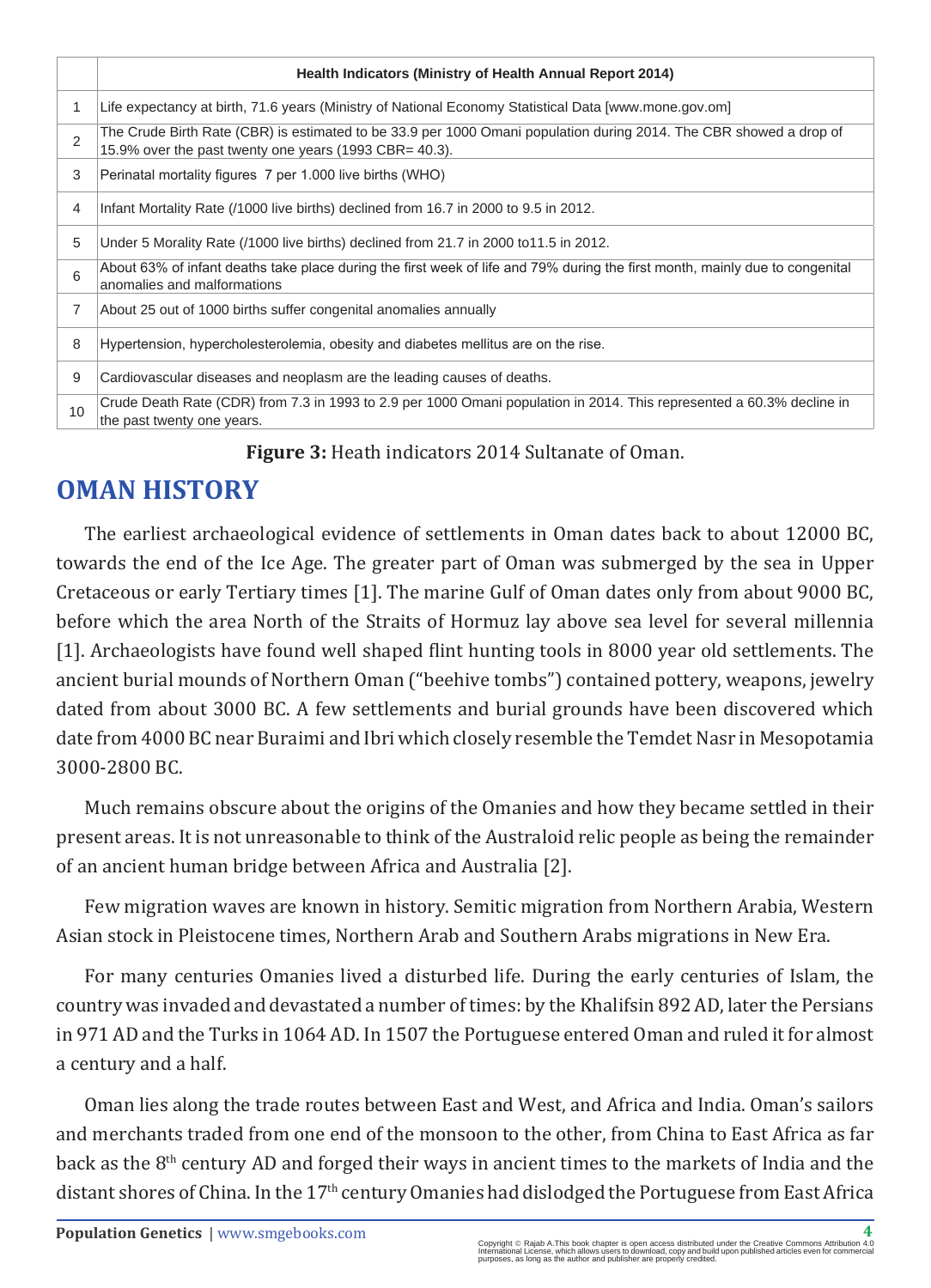and established a trading empire in Zanzibar which flourished until 1964. Colonial expansion added to the Omani map and the Gwadar territory on the Pakistani Makran coast belonged to Oman until 1958. Seafaring and caravan roads were the principal way of communication in the early days.

# **RACIAL AND TRIBAL ORIGIN**

As Oman lies on the cross-roads between East and West mixing with populations from neighbouring Asian and African countries occurred in centuries due to immigration, trade, introduction of slaves and mercenaries. Wind driven small ships and caravans were the only means of trade and communication with other countries before 1970. Until 1971 it is said that the life style of Omanies remain unchanged for many centuries.

Migration to East Africa was customary of Omanies. Baluchistan, once also a part of Oman's territory, was an important destination and provided mercenaries and slaves for centuries. Some more distant travels to Bahrain, Persia and the Far East took place on less regular basis.

In Dhofar province isolation was even greater as 600 miles distance lies between Central Oman. However it had ties in the history with neighboring Hadramaut and Yemen and trade connections with India and Indonesia. African slaves have been brought to Dhofar and Yemen from nearby Ethiopia.

The classical Arab division between town and desert dwelling people are Hadr (city dwellers) and Bedu or Bedouins (nomads). The Interior of Oman in the past had a tradition of a closed, isolated, self-sufficient community, tribal in its organisation, governed by an elected Imam (religious leader) [3,4]. The common characteristics of a tribal unit were: The existence of a leader (sheikh), wide measure of political and military autonomy, a well defined territory of pastures and water places, and identification element in the tribal brand mark for camels.

Bedouins in Oman in the past represented not only the most numerous, but also politically and economically the most important group of autonomous population. They were believed to be the indigenous inhabitants of the country. The way of life and economy of the Bedouins is characterized by a mobility which allows them to change their dwelling place frequently and to cover great distances to look for fresh pastures. The tribes that took possession of Arabia in the beginning of the New Era were composed of two main stocks. One of these stocks was BaniHina (Qahtan), who colonized the Yemen and moved up North into Oman territories after collapse of the Mareb dam in Yemen in 5<sup>th</sup> century AD. The other was Adnan, Northern Arabian descendant from BaniGhafir who occupied the Northern part of Arabian Peninsula [5]. Thus BaniHina and BaniGhafir have been opponents and have been competing for the territories as pastures and watering places for the last two centuries (Figure 4). This fact is interesting from a genealogical point of view as it was most unlikely that marriages took place between the members of the two clans.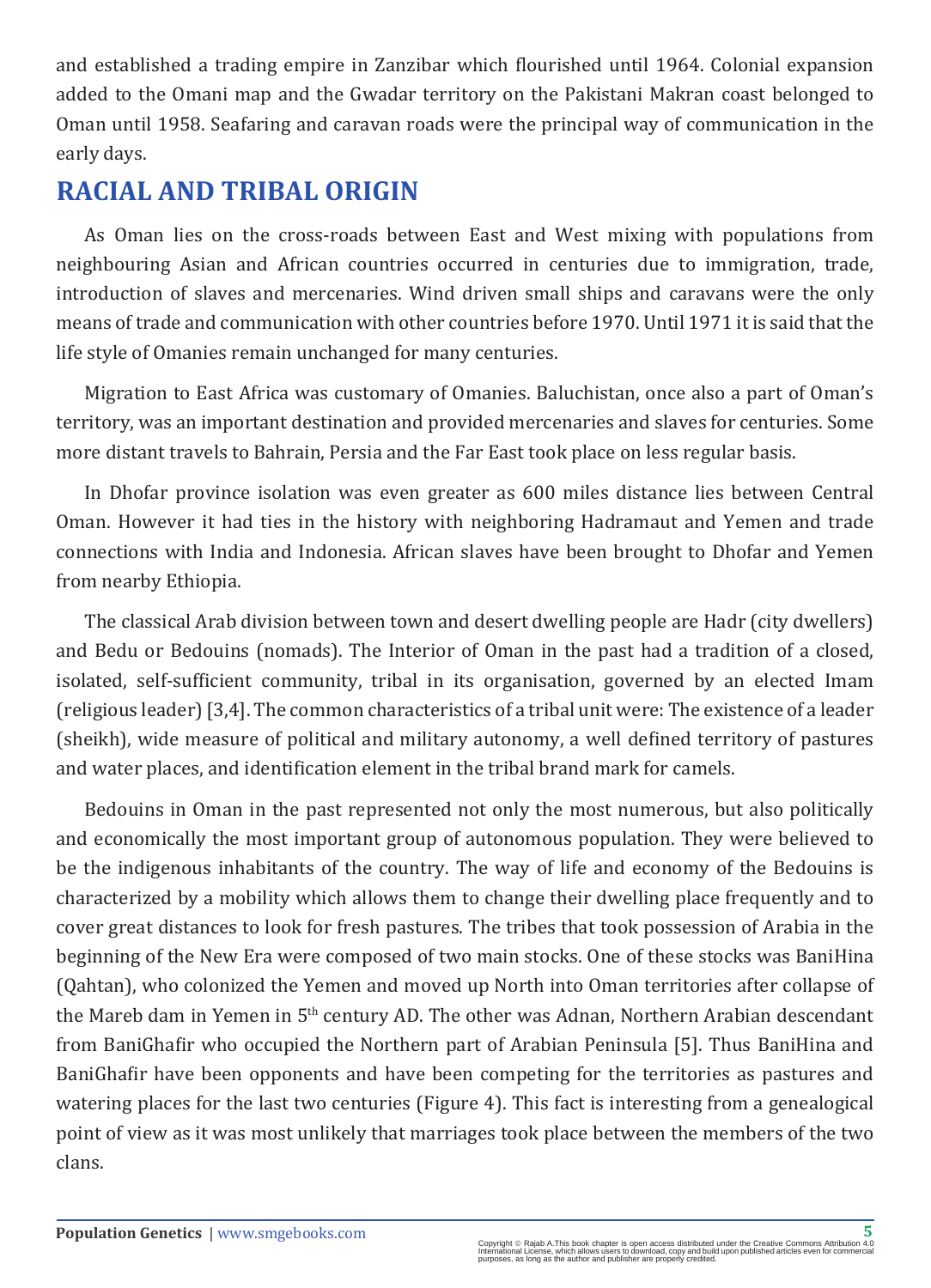

**Figure 4:** Historical map of omani tribes.

From Miles SB. Countries and the Tribes of the Persian Gulf. 1919 First Edition.Frank Cass & Co. Ltd, London.

Historically the survival of the tribes largely depended on the water sources available. Water has been the most important factor for survival in the tropical desert, crucial for agriculture and animal breeding. It was also vital for the survival of the tribes to control and protect their water sources and pastures. The reason for most of the tribal wars in the past has been due to competition for the control of the valley where pastures and water sources are located.

There are several important sedentary tribes in central Oman where traditionally each one controls the territory of the Wadi (valley) and may take its name. For its members a tribe represents the supreme cultural, political and social unit. All those belonging to a tribe derive their descent from a common ancestor who cannot be accurately traced in genealogical terms but who lived a very long time ago, possibly in pre-Islamic days.

Oman had relatively small population in the past. There was less than quarter of a million inhabitants in the beginning of 19th century [6].

Tribes of Oman may be found in the same areas as centuries ago and can be identify geographically by tribal maps (Figure 3). A tradition of tribal organisation and a Sheikh's leadership of the tribe are still preserved in Oman, but became directed towards justice and care of those in need rather than historical inter-tribal politics. Preferred type of marriage is still within the tribal members.

# **ANALYSIS OF THE POPULATION STRUCTURE**

The analysis of the population structure [7] was based on documents of travelers of the last century (3,5,6). The total number of tribal names found was approximately 700 and includes the names of main tribes, tribal sections and subsections. After tribal sections and subsections incorporated within the main tribal name the number of the names was reduced to 198.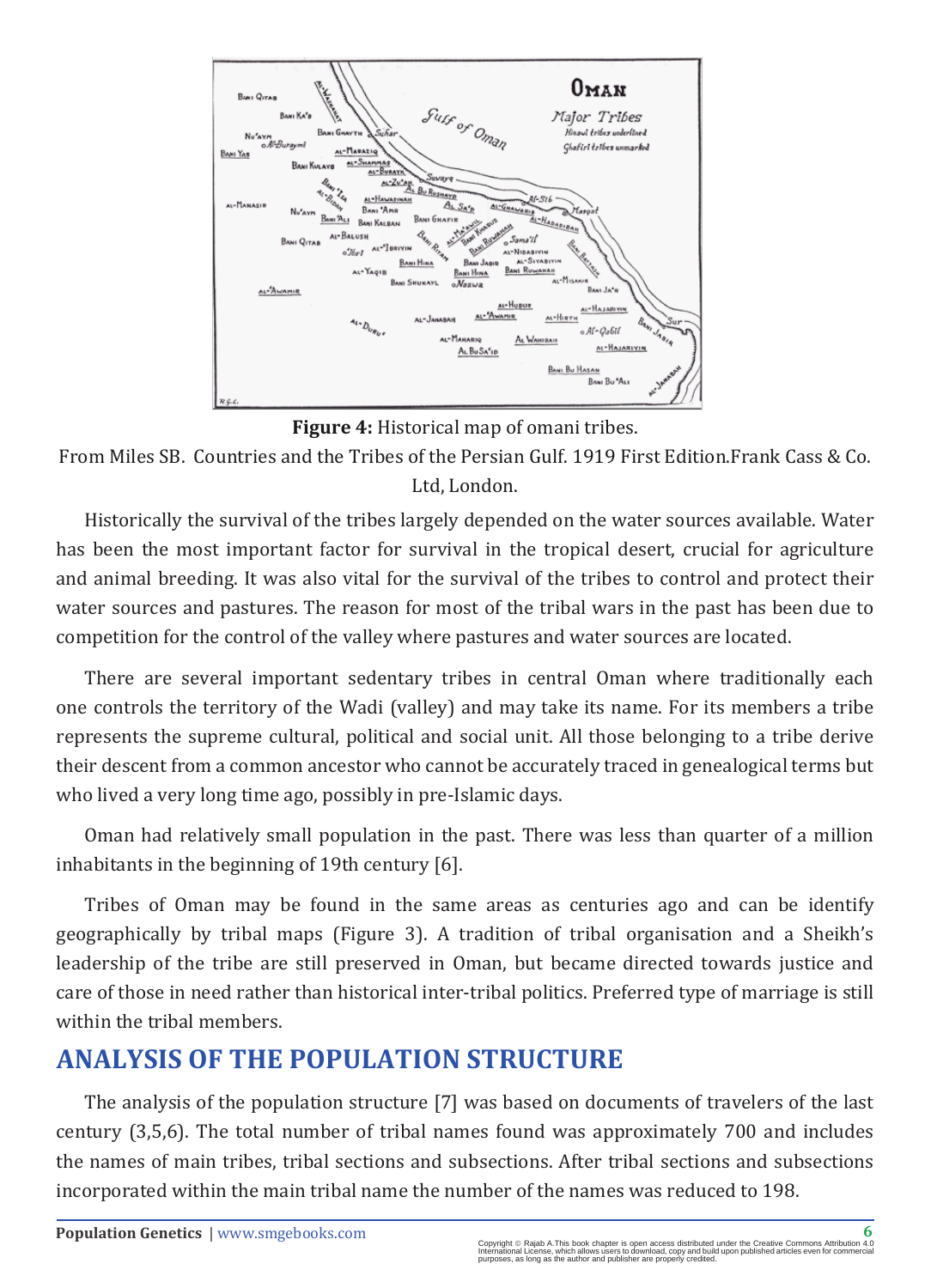A quarter of the tribes in 1908 were of small size (<100 individuals) and only 2.5% were of large size with 15000-25000 members. The number of tribal sections varied from one to thirty eight per tribe. More than half of all tribes had just one or two sections. In history a typical picture of the Bedouin way of life was the prevalence of a small camp and travel groups. The small nomadic group represents an optimal adaptation to the prevailing ecological condition, where limited pastures will be quickly consumed by larger number of livestock, thereby necessitating a frequent change of location. It is often a household of a father and his married sons which make up a travel or camp group [8].

# **CONSANGUINITY**

**Table 1:** Consanguinity figures in Oman (1994 - 1996) [Rajab and Patton, 2002].

| <b>TYPE OF UNION</b>            | NO. OF COUPLES STUDIED, % OF<br><b>TOTAL</b> |            | <b>COEFFICIENT OF INBREEDING</b> |
|---------------------------------|----------------------------------------------|------------|----------------------------------|
| Double first cousins            | 2945                                         | $(4.8\%)$  | 0.006                            |
| First cousins                   | 10205                                        | $(16.8\%)$ | 0.0104                           |
| First cousins once removed      | 1575                                         | $(2.6\%)$  | 0.0008                           |
| Second cousins                  | 7186                                         | $(11.8\%)$ | 0.0018                           |
| Marriages within the same tribe | 12459                                        | $(20.4\%)$ | 0.0008                           |
| Unrelated                       | 26525                                        | $(43.6\%)$ | $\overline{\phantom{a}}$         |
| Total                           | 60895                                        | (100%)     | 0.0198                           |

**Note:** The figures are similar to the rates seen in other parts of the Middle East.

The first study of the frequency of consanguineous marriages in Oman 1994-1996 [9] was designed to combine a large-scale survey based on 60.895 national birth registration records in delivery units across the country with a smaller but detailed verification study based on 500 three generations pedigree analysis.

The coefficient of inbreeding (F) may be defined as the probability that an individual will have, at a given locus, two genes identical by descent from a common ancestor.

The proportion of consanguineous unions in 60995 couples based on the delivery registers presented in Table 2.

|  | Table 2: Comparison of consanguinity levels 1994 and 2012. |
|--|------------------------------------------------------------|
|--|------------------------------------------------------------|

| <b>Publication Year</b> | <b>First Cousins</b> | <b>Second Cousins</b> | <b>Same Tribe Members</b> | Unrelated-<br>Consequently | No studied |
|-------------------------|----------------------|-----------------------|---------------------------|----------------------------|------------|
| Raiab and Patton, 2000  | $(24.2\%)$           | (11.8%)               | $(20.4\%)$                | $(43.6\%)$                 | 60.895     |
| Rajab et al., 2014      | (25.5%)              | (14.6%)               | (12.7%)                   | (47.3%)                    | 3063       |

**Note:** No major changes in the rates of consanguineous unions noted in two decades.

The amount of consanguinity in a population is expressed as the average inbreeding coefficient (F).  $F = \Sigma$ pifi where " $\Sigma$ " stand for sum of PiFi, Pi is the proportion of marriages with inbreeding coefficient of Fi. The inbreeding coefficient for Omani nationals derived from data of the delivery registers 1994-1996 was 0.0176.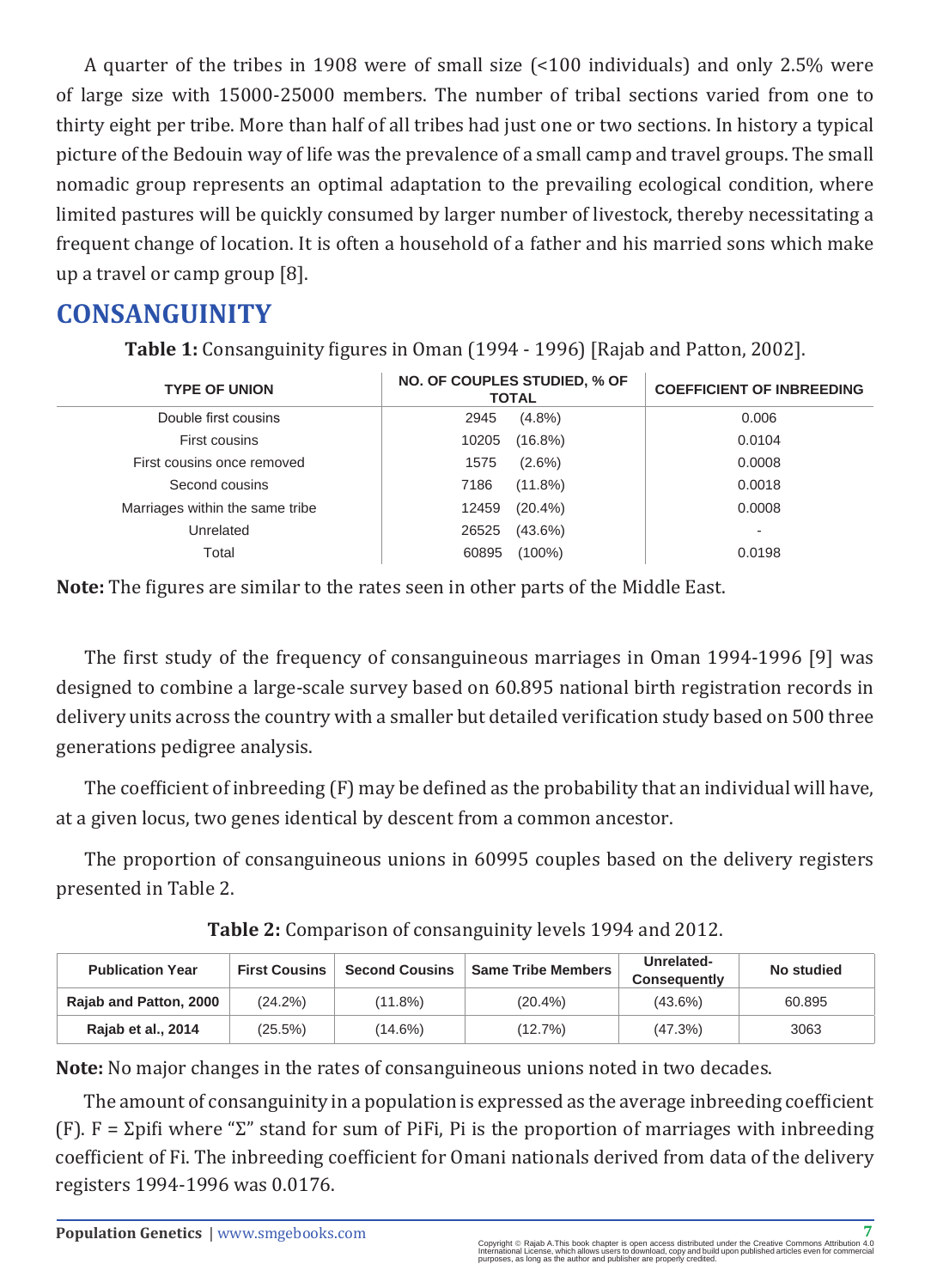Through verification process based on the analysis of 500 three- generation pedigrees it was possible to make more precise estimation of F. As expected, the F value calculated from pedigrees greatly exceed the estimated by standard questionnaire value of 0.0176. It was due to the presence of double first cousin and first cousin once removed among labeled as "first cousin" marriages, and "distant relatives" found to be cousins.

Taking into account verified from pedigrees figures Cumulative inbreeding for Oman -Coefficient -Foman was 0.0208.

Coefficient of inbreeding can reach high values. It was 0.1 measured in8 nomadic families. The average coefficient of inbreeding among 285 omani patients with inborn errors of metabolism [10] (F) was 0.081.

Resent figures on consanguinity derived from 2010-2012 population-based study (Table 2) indicated no major changes in the rates of consanguineous unions in two decades [11]. It indicates the custom of consanguineous marriages is deeply rooted in Arab culture, and the balance of opinion in the Middle East still remains in favor of consanguinity irrespective of increased risk of autosomal recessive diseases and birth defects.

# **GENETIC TRAITS**

The Sources of knowledge about disorders and traits in Oman can be derived from publications and Annual Health Report of the Ministry of Health.

#### **ABO and HLA**

ABO and HLA types in Omani population matches historical population mix pattern. The distribution of the ABO and Rh genes in Oman configured from Oman Blood Transfusion services [12]. The data from 26930 donors summarized in Table 3.

| ABO | $\frac{0}{0}$ |
|-----|---------------|
| Ω   | 51.5%         |
| А   | 27.5%         |
| R   | 17.5%         |
| AB  | 3.5%          |

**Table 3:** The distribution of the ABO in Oman.

**Note:** The proportion of Blood Group O was higher in coastal regions compared with interior regions of Oman. Rh system reports were 93.7% positive.

The proportion of Blood Group O was higher in coastal regions compared with interior regions of Oman.Rh system reports were 93.7% positive.

Recently blood group diversity of the ABO and Rh loci in Middle Eastern populations studied by AlSuhaibani [13]. The conformity with Hardy-Weinberg equilibrium at the ABO locus in 6 Arab populations and low heterozygosity in samples from Oman was found. High affinities between Oman and Yemen at Nei's genetic distance could be influenced by sampling from adjacent to Yemen regions.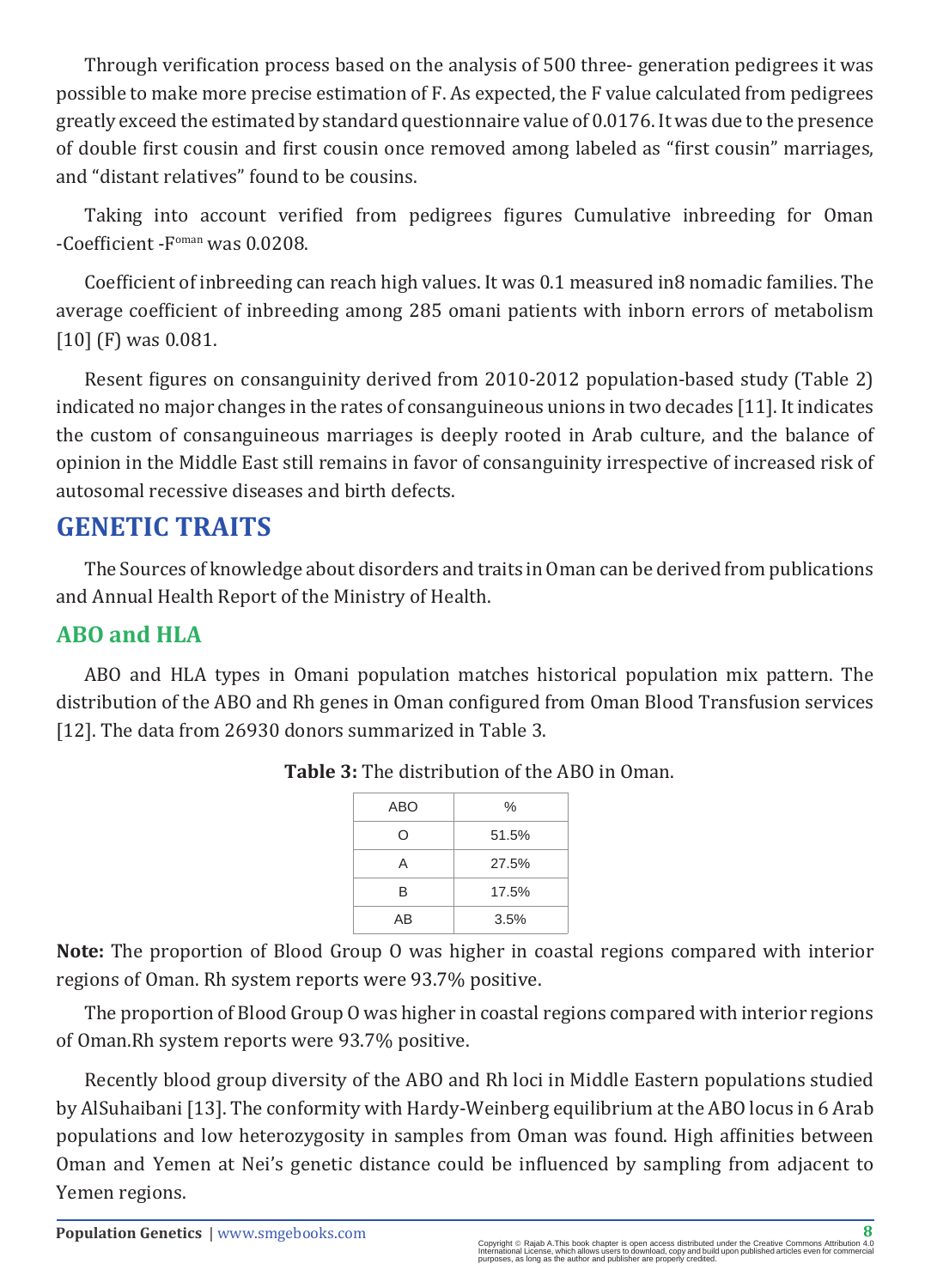Histocompatibility antigens in Omanis in comparison with other Gulf populations' study [14] concluded Omani population was characterized by a very high incidence of HLA-DR2 (66%), with associated HLA-DQ1 (76%) and a reduced incidence of DR4, DR7 and DR53. The frequency of many HLA antigens in Omanis differs significantly from frequencies found in the populations of Kuwait and Saudi Arabia, possibly reflecting different migration patterns.

#### **Mendelian Disorders**

There is a wealth of the data on genetic diseases available through publications [15-18] and the Ministry of Health **(MOH)** information system. In 2008 MoH reported that 39% of perinatal deaths in hospitals were caused by malformations and genetic diseases. A number of new genetic diseases and genetic variants have been described for the first time among Omanies [16-18].

In the past, the scale of the problem of congenital and genetic disorders was hidden in the high infant mortality rate because most affected infants died without being diagnosed. Changes in mortality rates presented in Figure 5. At present, the majority are diagnosed and provided with the best possible treatment. As a result, the number of surviving affected children increases every year causing a considerable burden on the health care services [19,20,11].



**Figure 5:** Changes in mortality rates in Oman (per 1,000 live births).

Infant mortality rates (IMR), mortality rates under 5 (U5) and stillbirth rates (SBR) at 5 year intervals from the years 1980-2005. Data from the Ministry of Health Information System.

#### **Hemoglobinopathies**

The Haemoglobinopathies is an important subject in Oman and other Middle Eastern countries because the high incidence drains health resources and they drastically affect family and personal life. The frequency of haemoglobinopathies in the Arabian peninsula is amongst the highest in the world [21-23].

Data confirmed that Haemoglobinopathies are a major health problem in Oman with birth prevalence of Sickle Cell Anemia (SCA) 1 in 370 or 2.7 per 1000 and Beta-thalassaemia was 1 in 2594 or 0.38 per 1000 [24-26].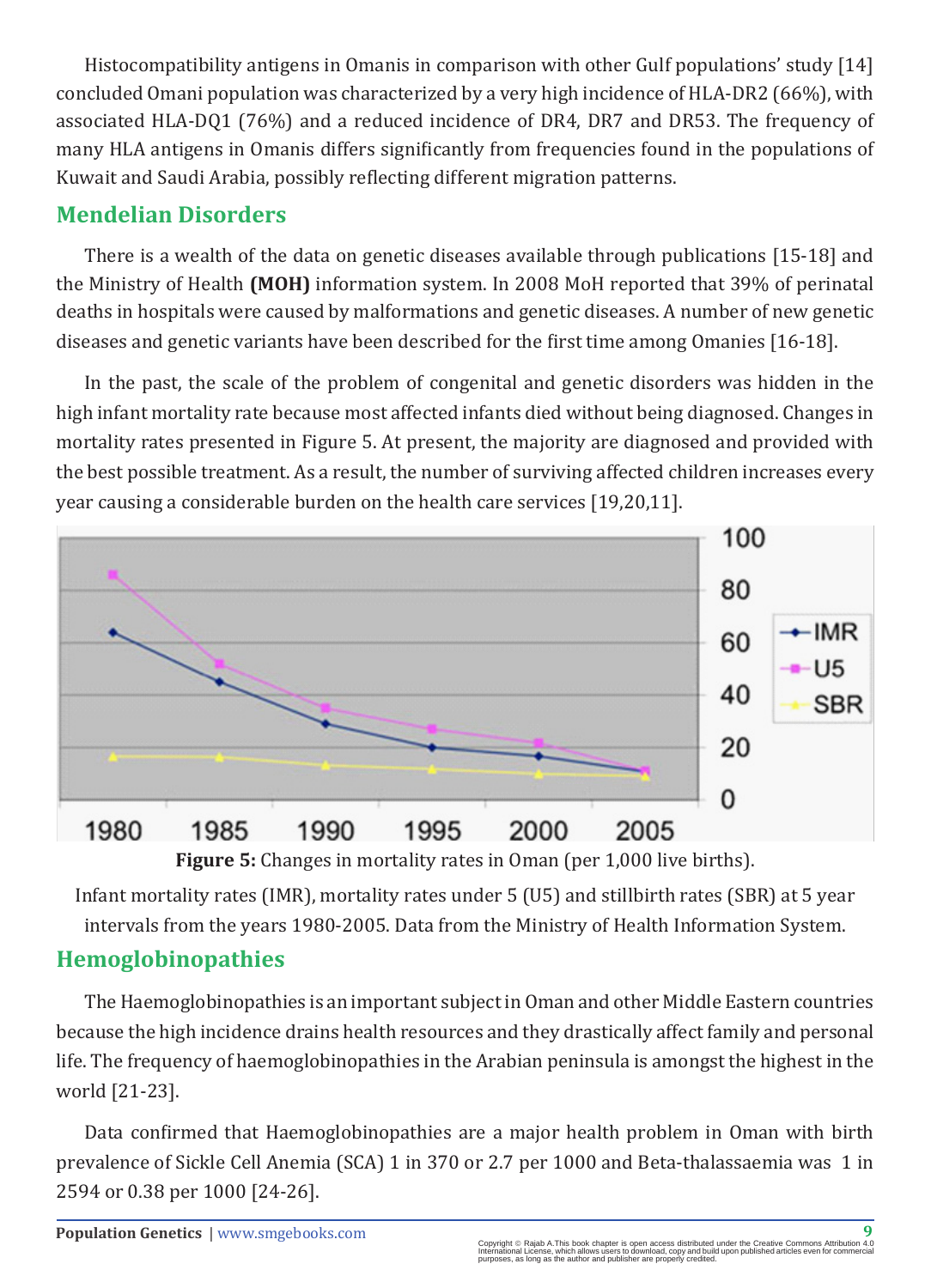The only way the SCA gene can be maintained at high frequency in a population in the face of the genetic unfitness of homozygotes is by selective advantage (new mutation are extremely rare) and natural selection.

Age distribution of SCA patients in 1995 (Figure 6) shows a sharp decline in the frequency of sickle cell disease patients over 18 years. It would suggest natural selection with increased mortality associated with SCA in the years before specialized medical services were available in Oman.



**Figure 6:** Percentage distribution by age of Sickle Cell Anemia patients in 1995 indicate decreased survival in patients which were born before modern healthcare became available.

On the global scale, a close positive correlation between rates of malaria transmission, *β*S and *β*-thal gene frequency are seen. The *β*S gene found at high frequency in populations living in areas where P. Falciparum is endemic. Until recently Oman was a hyper endemic malarial area. Extensive malaria eradication activities in Oman from 1971 were followed by complete eradication.

The considerable variation in prevalence of SCA in Oman generally coincides with the incidence of malaria indicating that malaria endemicity played a major role in maintaining high frequencies of heterozygotes. Most of SCA cases in Oman are found in agricultural areas where a continuous chain of villages situated along well-watered walleyes provide favorable conditions for malaria transmission. The exceptions were two Regions (Sharqiya and Capital Regions) with high incidence of SCA (17.5% of heterozygotes) in spite of a relatively low malaria incidence. The history of previous migration to East Africa and the discovery of Bantu and Benin Beta Globin haplotypes support gene flow hypothesis [24].

Detailed study of Beta Globin haplotypes [23] confirmed the presence of Benin, Arab-Indian and Bantu haplotypes in Oman originated trough ancient contacts between Oman, Africa and Asia.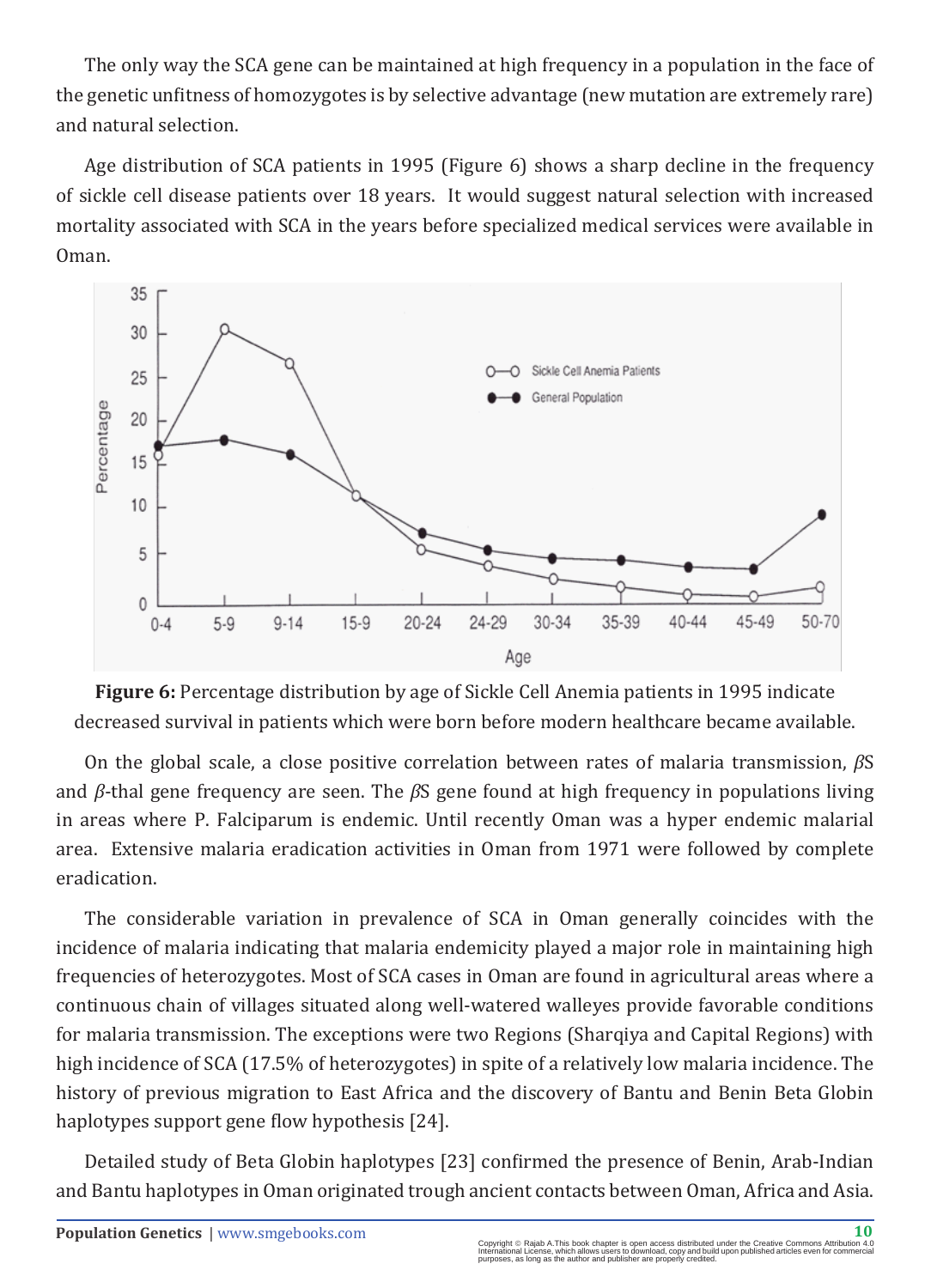The environmental diversity may have its affect on gene frequency. It was surprising to discover complete absence of SCA from the Al Wusta Region, a large nomadic territory with a small population of 16000. Malaria transmission is expected to be interrupted in migrating populations and in desert weather conditions.

The absence of SCA patients in Dhofar region was unexpected since it receives a higher rain fall, and has an abundance of mosquitoes and tropical vegetations. One of the reasons for low level of malaria is a different strain of mosquito (Anopheles coustiani) in which the malarial parasite is not able to complete its life cycle (sporogony) to undergo full replication. The second reason could be greater isolation of Dhofar in the past as a factor in preventing population admixture with neighboring regions of Oman. There is historic evidence of massive migration into Dhofar from Yemen in the  $16<sup>th</sup>$  century after the collapse of the Mareb dam. Yemen is known as highly endemic malarial area. It is now recognized that alleles and genotypes within the gene pool are prone to variation, and the variation may change from one generation to the next. The sickle-cell trait, though inherited through a single gene, does not necessarily maintain a constant frequency in a population from generation to generation, but that it's frequency is the result of two opposing processes of natural selection. The gene of SCA tends to be eliminated from the population because of the death of homozygotes from SCA (Figure 6), while, in the presence of endemic Falciparum malaria, homozygotes for normal adult haemoglobin (A) have a higher mortality than heterozygotes with genes for both A and S. The sickle -cell mutation is thus maintained from generation to generation from the pool represented by the favored heterozygotes. So long as malarial incidence remains constant, a state of balanced polymorphism will eventually be reached; but if the former changes, there will be gradual shift towards a new balance of genes. There can, therefore, be no doubt that the frequency of SCA trait in a population is, at least in part, related to the recent malaria history of that population.

If it is assumed that the migrating population from Yemen introduced SCA trait into Dhofar and that the trait disappeared in Dhofar because of absence of malaria, it is possible to make some estimate of the number of generations which are needed for the trait to disappear. The rate of loss or gain of alleles in a population will depend on the size of the breeding population (see below).

The process of allele frequency change in a population is termed random genetic drift. The basic calibrator of drift is effective population size (Ne) which is the size of a homogenous population of equally reproductive individuals that would generate the same rate of genetic drift as is observed in the real population of total census size "N" [27]. In reality human population has individuals of different ages and sexes with difference in geographical and social subdivisions. Those factors affect the rate of genetic drift, therefore Ne estimated indirectly or assumed to be for humans:

Ne =N/2-N/3 [27]. N= total census size of population.

The new mutation introduced has probability of  $1-(1/2 N)$  of becoming extinct, and in situation where there is no advantage of heterozygotes (N=diploid population size). For the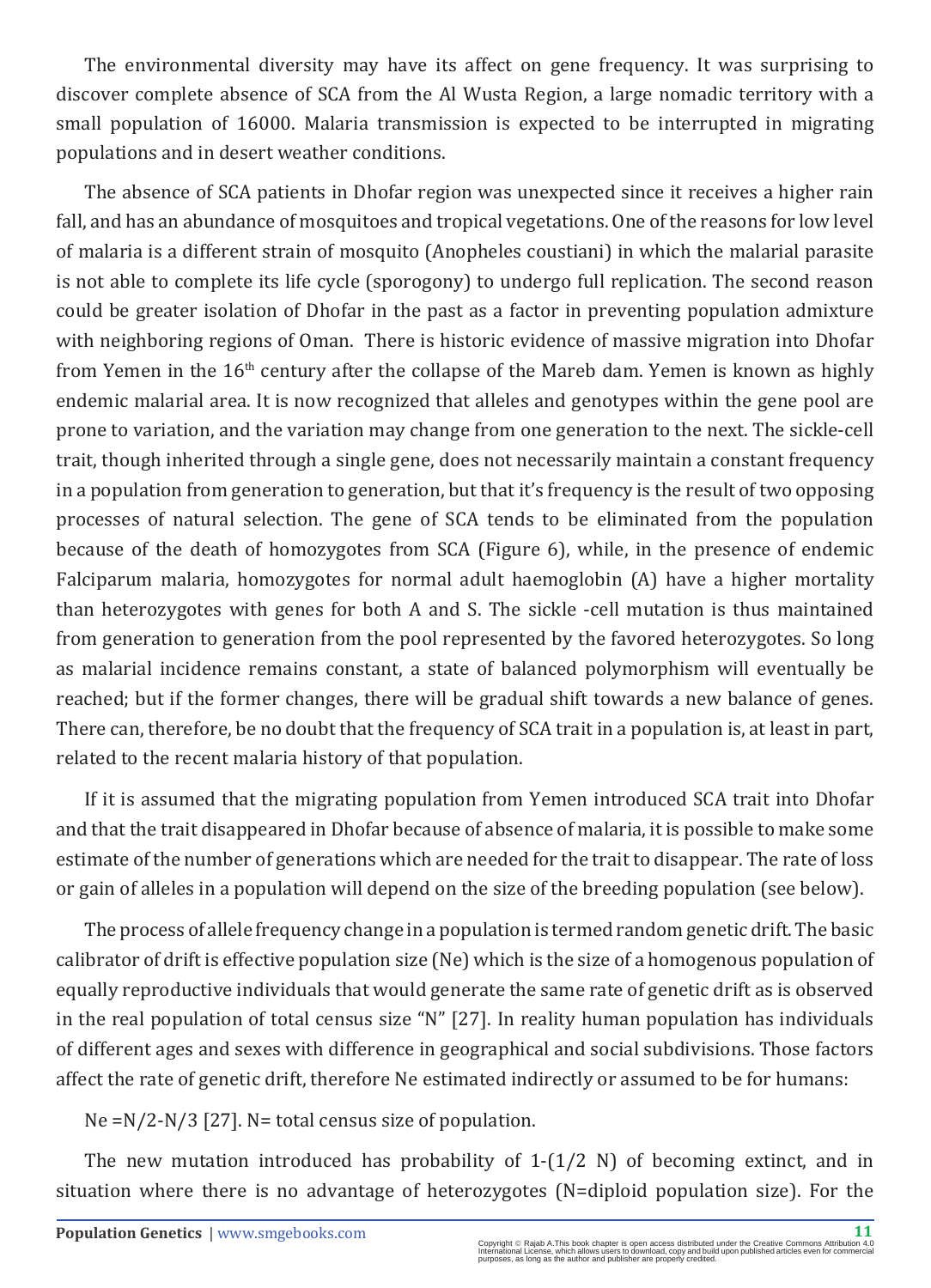mutation that does eventually become fixed, the average fixation time is about 4Ne generations. For the remainder that eventually becomes lost, the average survival time is about 2 Ne/N in 2N generations: for population of 10,000 the mean survival time before all copies are lost, is only about 10 generations, approximately 250 years. It is difficult to estimate the population size of Dhofar in the 16th century, but if one assumes that it was approximately same size as in the end of 18th century (around 10,000), it is possible that the sickle gene could disappear in about 10 generations (250 years) in the absence of selective advantage of heterozygotes.

The consanguinity can be an important catalyst in unmasking the recessiveness of numerous potential mutations across Beta -Globin loci [18].

The Hardy Weinberg's uncorrected equation gives a heterozygote frequency of AS in Oman of 1 in 10 or 9.86% (q²= 1/370; q= 1/19.2 or 0.052; p=0.948; 2pq=0.0986). It is known that non-random mating patterns (consanguineous unions in Oman) disturb the genotype frequencies expected on the basis of Hardy-Weinberg's equilibrium by increasing the frequency of homozygotes while decreasing that of heterozygotes. Therefore a correction was carried out (Emery, 1986) for the observed "F" in Oman (P=0.0001): HF =  $(1-F)$  x HO =  $(1-0.0175)$  x 0.0968 = 0.097 or 9.87%.

(HF, HO = rates of heterozygotes in consanguineous and a non-consanguineous community respectively;  $F =$  coefficient of inbreeding).

The percentage of the heterozygotes carriers for sickle cell disease in Oman is 9.87%.

For quantifying genetic effects of inbreeding the population Attributable risk, or Attributable fraction was calculated to denote the proportionate excess risk of morbidity from SCA and BTM associated with inbreeding [28]. Consanguinity in 150 families with SCA and 150 controls presented in Table 4.

| Type of unions     | <b>SCA</b> patients | Controls matched for age, place of residence. |
|--------------------|---------------------|-----------------------------------------------|
| First cousins      | 60 (40%)            | 55 (36.7%)                                    |
| Second cousins     | 16 (10.7 %)         | 11(7.3%)                                      |
| Same tribe members | 25 (16.6%)          | 12(8%)                                        |
| Unrelated          | 49 (32.7 %)         | 72 (48%)                                      |
| Total              | 150 (100%)          | 150 (100%)                                    |

**Table 4**: Consanguinity levels in the families of 150 SCA patients and 150 control families.

**Note:** Data used for quantifying genetic effects of inbreeding the population(**Attributable fraction)**.

From 2 and 2 tables:

a=sum of consanguineous unions among 150 SCA cases.

b= unrelated parents among 150 SCA cases.

c= sum of consanguineous unions among 150 controls.

d= unrelated parents among 150 controls.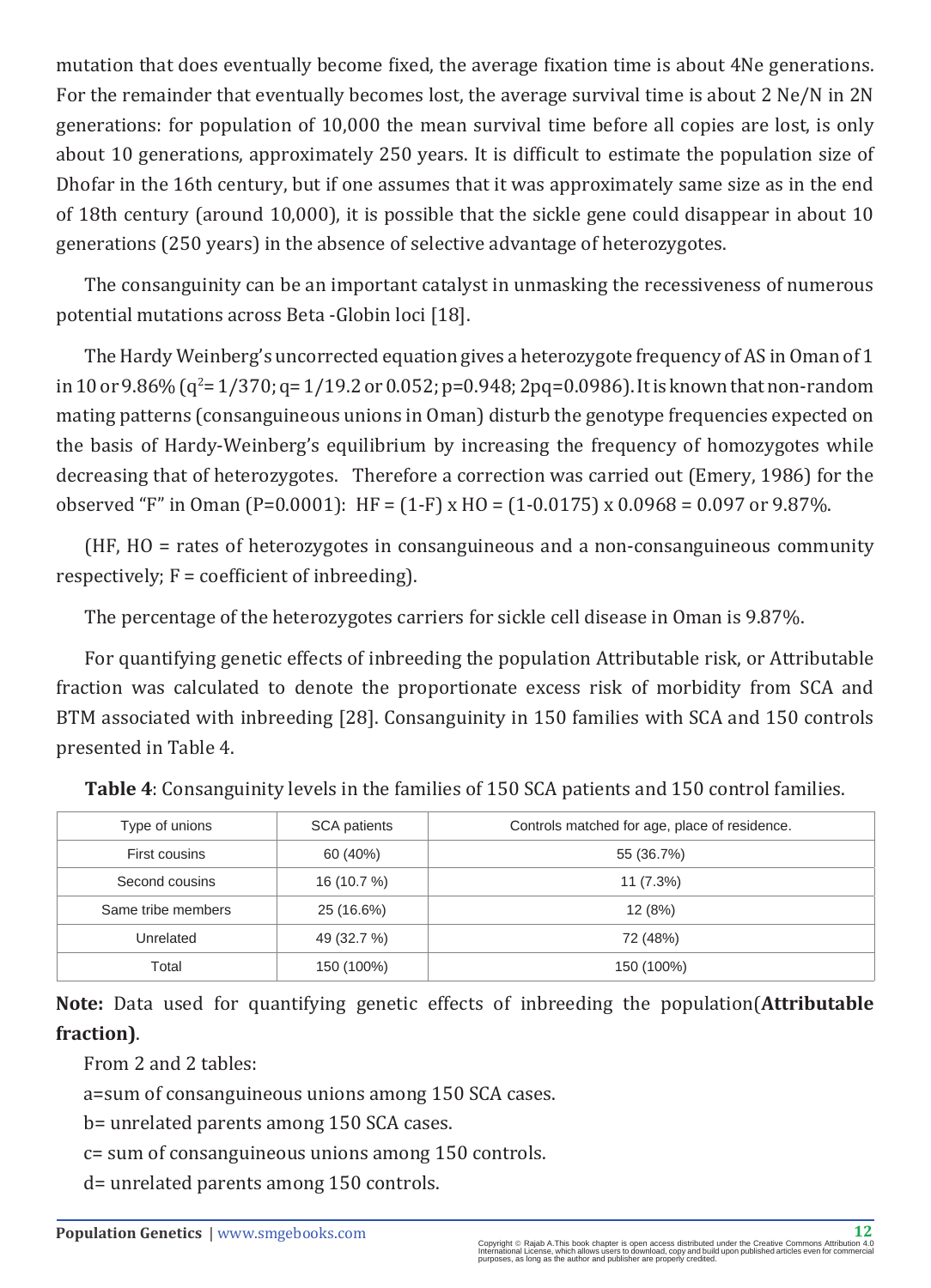| $a = 101$ | $b = 49$ |
|-----------|----------|
| $c = 78$  | $d = 72$ |

Methods of the odds ratio by Khoury and Weiss [27,28] for consanguineous marriages: (ad/bc) = 1.9. Relative risk (RR) =  $a/(c+d) / c(a+b) = 101/150: 78/150 = 0.67: 0.52 = 1.3$ . AF= AR=  $c(RR-1)$ : [1+c (RR-1)]. (c= frequency of consanguineous unions among SCA cases = 67.3%= 0.67). AF= 0.67x 0.3: [1+(0.67x 0.3)]=0.166 or 17%. The attributable risk of 0.166 means that about 17 % of SCA cases in Oman can be attributed to consanguineous marriage.

Genetic drift in small populations and isolation can explain the patchiness where some villages or some parts of the same tribe found to be either frequently affected or unaffected altogether. A third of tribes in Nizwa district had no affected members. A considerable condensation of 50% SCA patients found in less than 10% of local tribes. Small tribes and small sections of tribes (of 100-200 members) residing in isolation from main bulk of the tribe had the highest heterozygote frequencies reaching 40%, while larger tribes had comparatively low incidence. One way to study genetic drift is to estimate the effective population size (Kimura & Crow 1963, Emery, 1976). In estimating this it is probably better to avoid the present day populations since with the rapid improvements in public health the population has expanded by four fold in the last 40-50 years and there is now greater mobility which make the divisions between villages less significant. Fortunately Oman has good demographic and genealogical data collected on the tribal sizes in 1907 by Lorimer [6]. From this the size of even remote tribes are recorded together with the villages in which they lived. The effective population size "Ne" can be calculated from 4 Nm Nf

$$
Ne = \underline{\qquad} = 2Nm.
$$
  
Nm + Nf

where Nm is the number of males and Nf is the number of females of reproductive years. Assuming that the numbers of females and males are equal (although polygamy and high maternal mortality might well alter this) and that with much lower life expectancy about half the population are children in the pre-reproductive stage of life, then the effective population size is roughly equal to the actual population in a tribe. From this it can be calculated that in a tribal village of 100 an initial HbS heterozygote frequency of 10% could vary between 1% and 19% in the next generation.

The frequency of Beta-thalassaemia was also analyzed independently and overall incidence found to be 1 in 2594 or 0.38 per 1000. One single major tribe or ethnic group contributed to 44% of all cases in Oman. The geographical distribution of BTM in Oman coincides with the distribution of this tribe (Figure 7).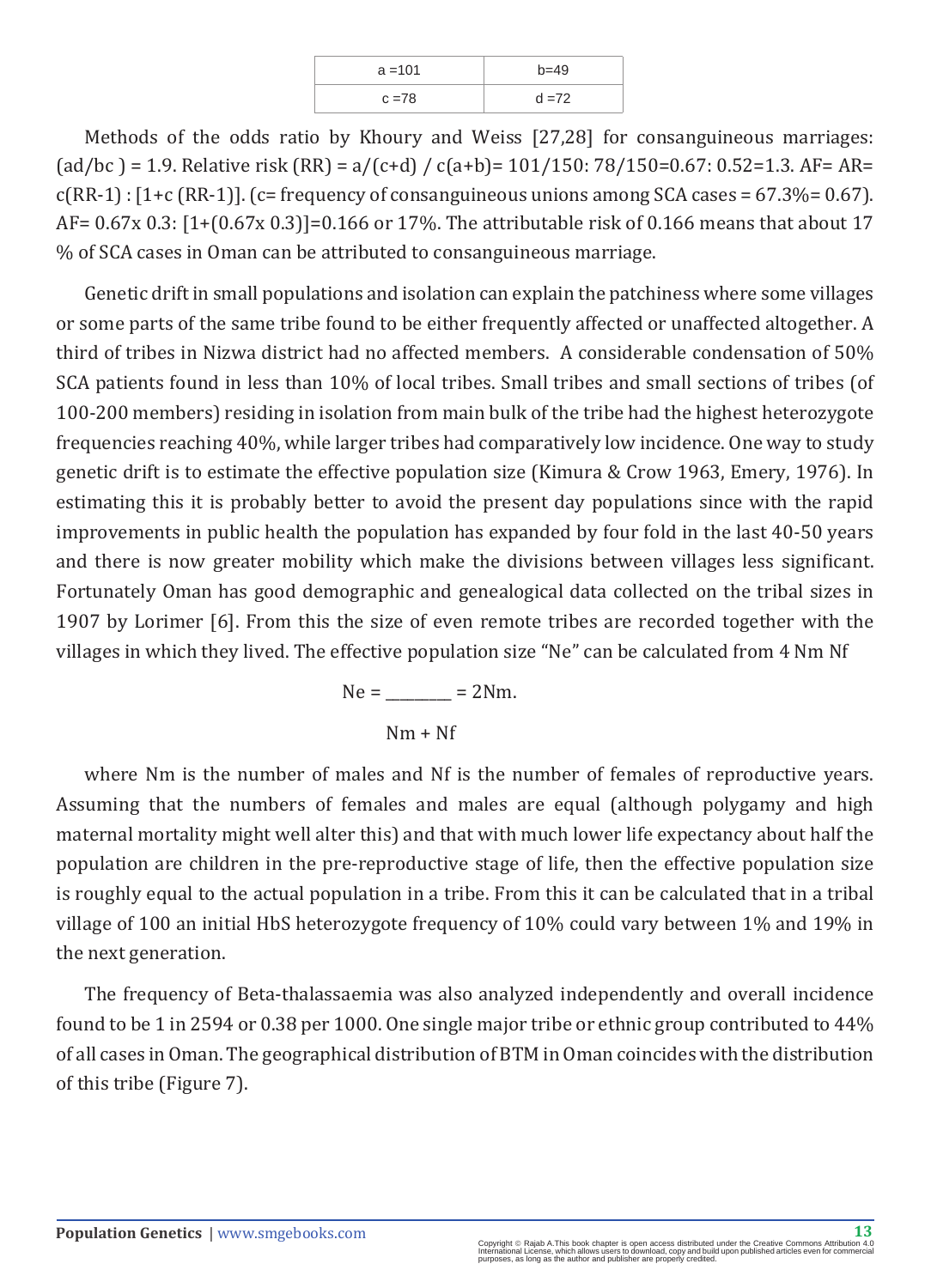





70% of registered SCA cases reside in the area circled in red. 70% of BTM patients live in areas circled in blue.

#### **Genetic Disorders**

An attempt to measure birth prevalence of recessive disorders frequently ascertained in pediatric practice from Hospital based data 1993-2002 [29] presented in Table 5.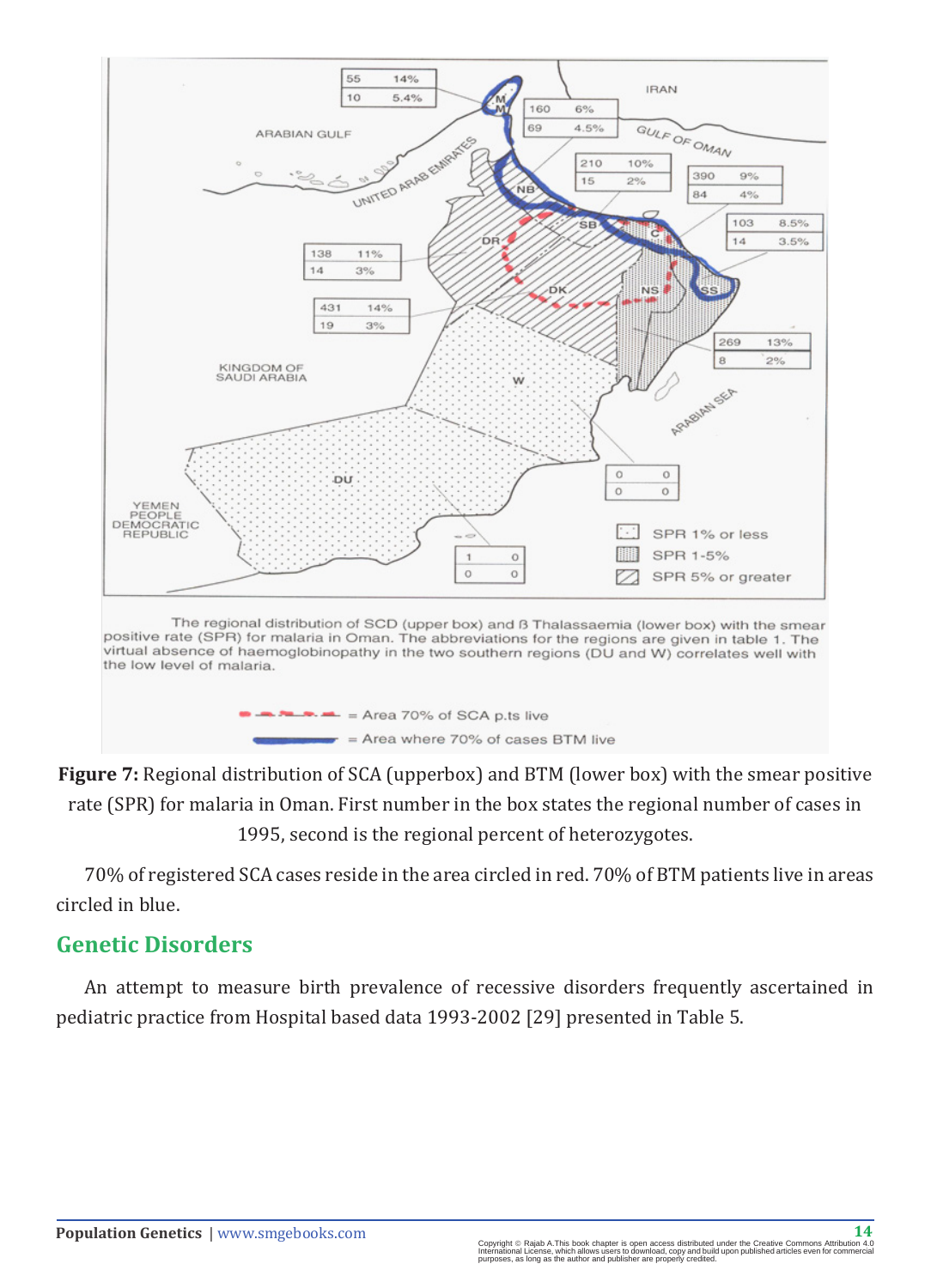#### **Table 5:** Commonly ascertained Autosomal recessive diseases in the Sultanate of Oman among 420.000 livebirth (1993-2002).

| <b>Autosomal Recessive Diseases</b>              | No of patients<br>born 1993-2002 | <b>Observed incidence</b> |
|--------------------------------------------------|----------------------------------|---------------------------|
| Spinal Muscular Atrophy (Wernig-Hoffman disease) | 56                               | 1 in 10.000 birth         |
| Congenital Adrenal Hyperplasia                   | 55                               | 1 in 10.000 birth         |
| Polycystic kidneys                               | 34                               | 1 in 12,000 birth         |
| <b>Cystic Fibrosis</b>                           | 32                               | 1 in 15,000 birth         |
| <b>Primary Microcephaly</b>                      | 31                               | 1 in 15,000 birth         |
| <b>Renal Tubular Acidosis</b>                    | 28                               | 1 in 20.000 birth         |
| Congenital Nephrotic Syndrome (Finish type)      | 25                               | 1 in 20.000 birth         |
| Nesidoblastosis                                  | 24                               | 1 in 20,000 birth         |
| Apple-peel bowel syndrome                        | 21                               | 1 in 20.000 birth         |
| Zellweger Syndrome                               | 19                               | 1 in 20,000 birth         |
| Metachromatic Leukodystrophy                     | 18                               | 1 in 25,000 birth         |
| Congenital GeneralisedLipodystrophy              | 18                               | 1 in 25,000 birth         |
| Ellis-Van Creveld Syndrome                       | 18                               | 1 in 25,000 birth         |
| Scwartz-Jampel Syndrome                          | 15                               | 1 in 30,000 birth         |
| <b>Bardet-Biedl Syndrome</b>                     | 14                               | 1 in 30,000 birth         |
| Robinow syndrome                                 | 12                               | 1 in 35,000 birth         |
| Oculocutaneous Albinism                          | 14                               | 1 in 30,000 birth         |
| EpidermolysisBullosa                             | 15                               | 1 in 30,000 birth         |
| Galactosialidosis                                | 9                                | 1 in 50,000 birth         |
| Cerebro-Oculo-Musculo-SceletalSyndrome           | 9                                | 1 in 50,000 birth         |
| Meckel-Gruber Syndrome                           | 9                                | 1 in 50,000 birth         |
| Carbohydrate Deficient Glycoprotein Syndrome     | 8                                | 1 in 50,000 birth         |
| Mucopolysacharidoses                             | 8                                | 1 in 50,000 birth         |

**Note:** Hospital based data collection indicated high frequencies of rare disorders (Rajab et al., 2005 Community Genet (8): 27-30).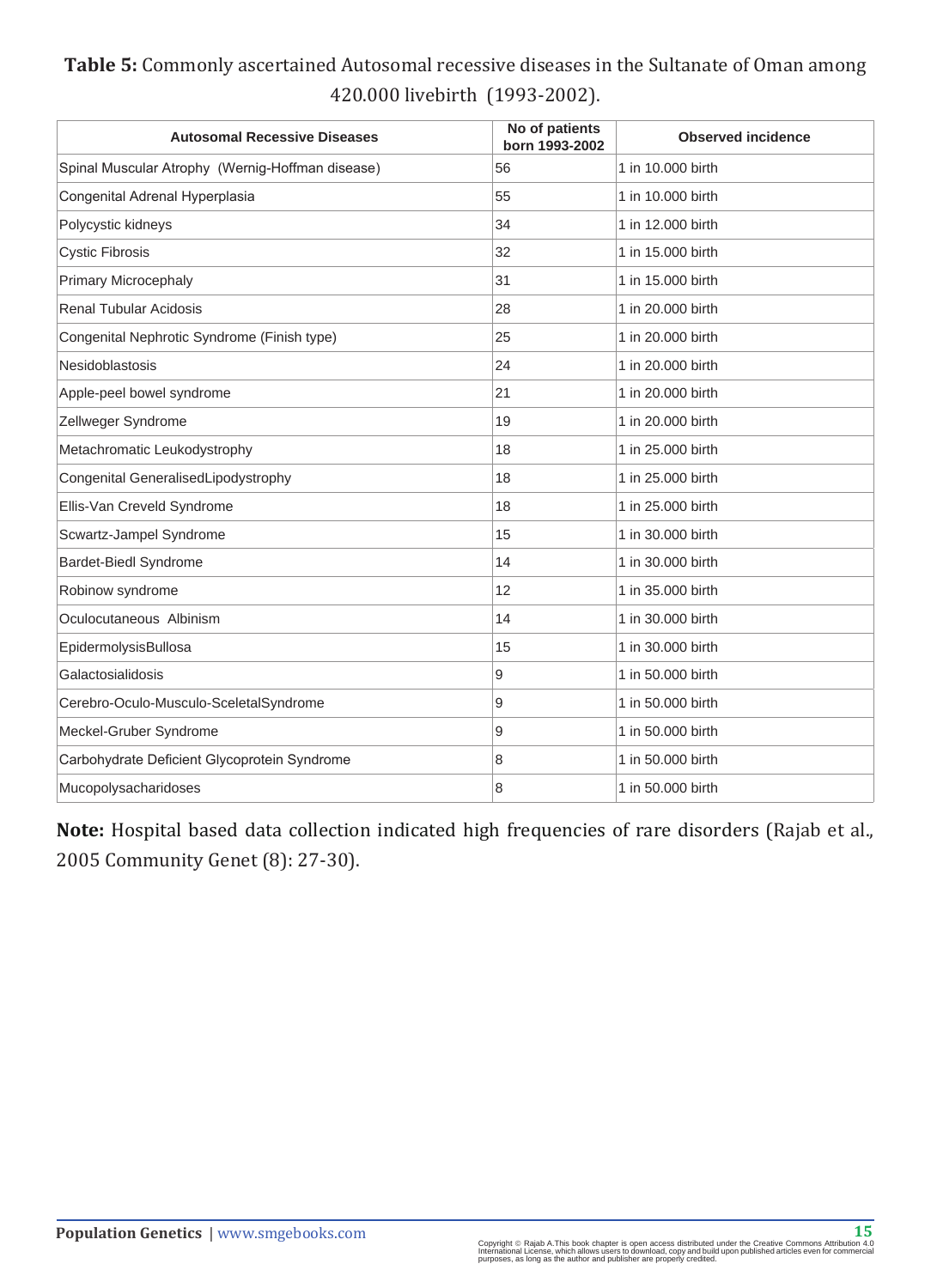

Individual genetic disorders can be often linked to tribal origin and geographical areas of tribal territories (Figure 8).

| $RS =$ Robinow Syndrome                                    | <b>EVC</b> = Ellis Van Creveld Syndrome |
|------------------------------------------------------------|-----------------------------------------|
| $CAH =$ Congenital Adrenal Hyperplasia                     | <b>SC-J</b> = Schwartz Jampel Syndrome  |
| $CGL =$ Congenital Generalised Lipodystrophy               | $GS =$ Galactosialidosis                |
| <b>CDGS</b> = Carbohydrate-Deficient Glycoprotein Syndrome | <b>BBS</b> = Bardet-Biedl Syndrome      |
|                                                            |                                         |

**MGS** = Meckel-Gruber Syndrome

**Figure 8:** Geographical Areas of Oman Representing High Density of (90% of cases) Autosomal Recessive Conditions.

Rajab et al., 2005 Community Genet (8): 27-30. Copyright permission from S. Karger AG, Basel 28.05.2005.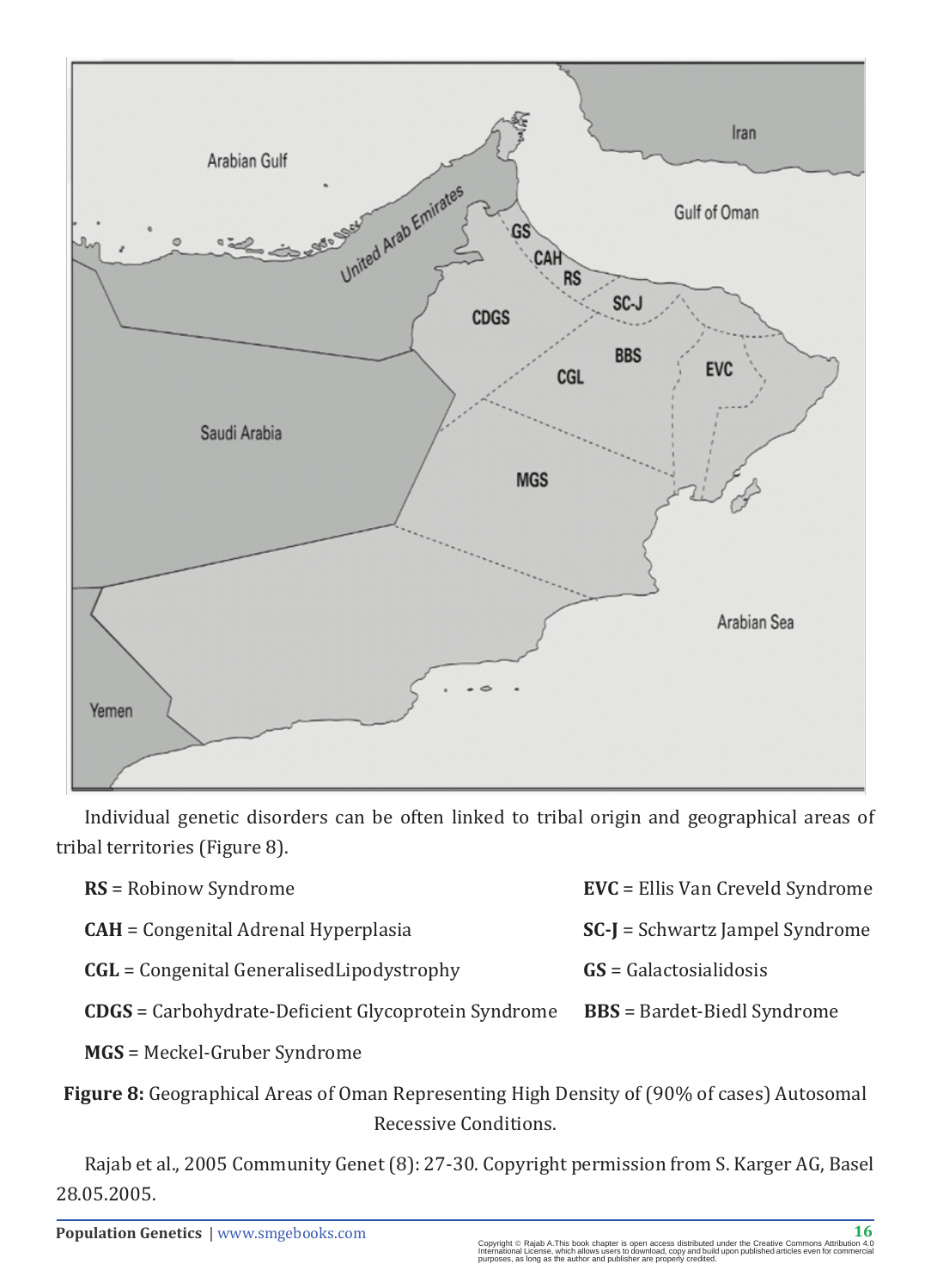#### **Mutation data**

A Mutation Repository of omani nationals was compiled in order to maximize both scientific and clinical utility of currently available data [18]. It includes 300 mutations causing more than 150 rare genetic disorders. The repository is yet to prove real load of recessive mutations in Oman and may reflect the interest of individual physicians and the accessibility of research facilities. Hemoglobin disorders constituted the largest number of mutations in Repository followed by conditions with intellectual disability and inborn errors of metabolism. Many of the mutations reported are unique to the Omani population, suggesting a founder effect.

The considerable proportion of novel disease genes as well as novel genetic variants was expected due to the presence of inbred and geographically isolated communities, the practice of consanguineous marriages, all of which have tended to skew the allelic spectrum toward rare and private variants. In addition to this, the list of genetic variants also reveals known mutations that were previously reported in certain non-Omani populations, thereby reflecting the historic genetic admixture that occurred in Oman.

#### **Birth defects and genetic conditions, community prevalence 2010-2012**

A recently completed population-based study [11] confirmed that autosomal recessive disorders are by far the commonest of the genetic disorders and remain the major contributor to childhood mortality, morbidity and handicap in Oman.

Study demonstrated that large proportion of genetic disorders remain confined to clinical observations with no attempts to delineate their molecular pathologies.

# **MULTIFACTORIAL DISORDERS**

#### **Congenital Malformations Statistics**

The types of malformations studied presented in Figure 9. These were 1995-2000 patients inevitably required specialist pediatric surgery, were referred to the only Pediatric Surgery Unit which covers the whole population in Oman and, therefore were more completely ascertained.

A considerable geographical variation in the incidence and distribution of various congenital malformations in the different regions of Oman was noted.

No specific environmental factor has been found to explain the high frequency, but the high rate of consanguinity in this population may play a part. The frequency of first cousin marriages in these cohorts (Figure 9) was roughly twice that of the background population.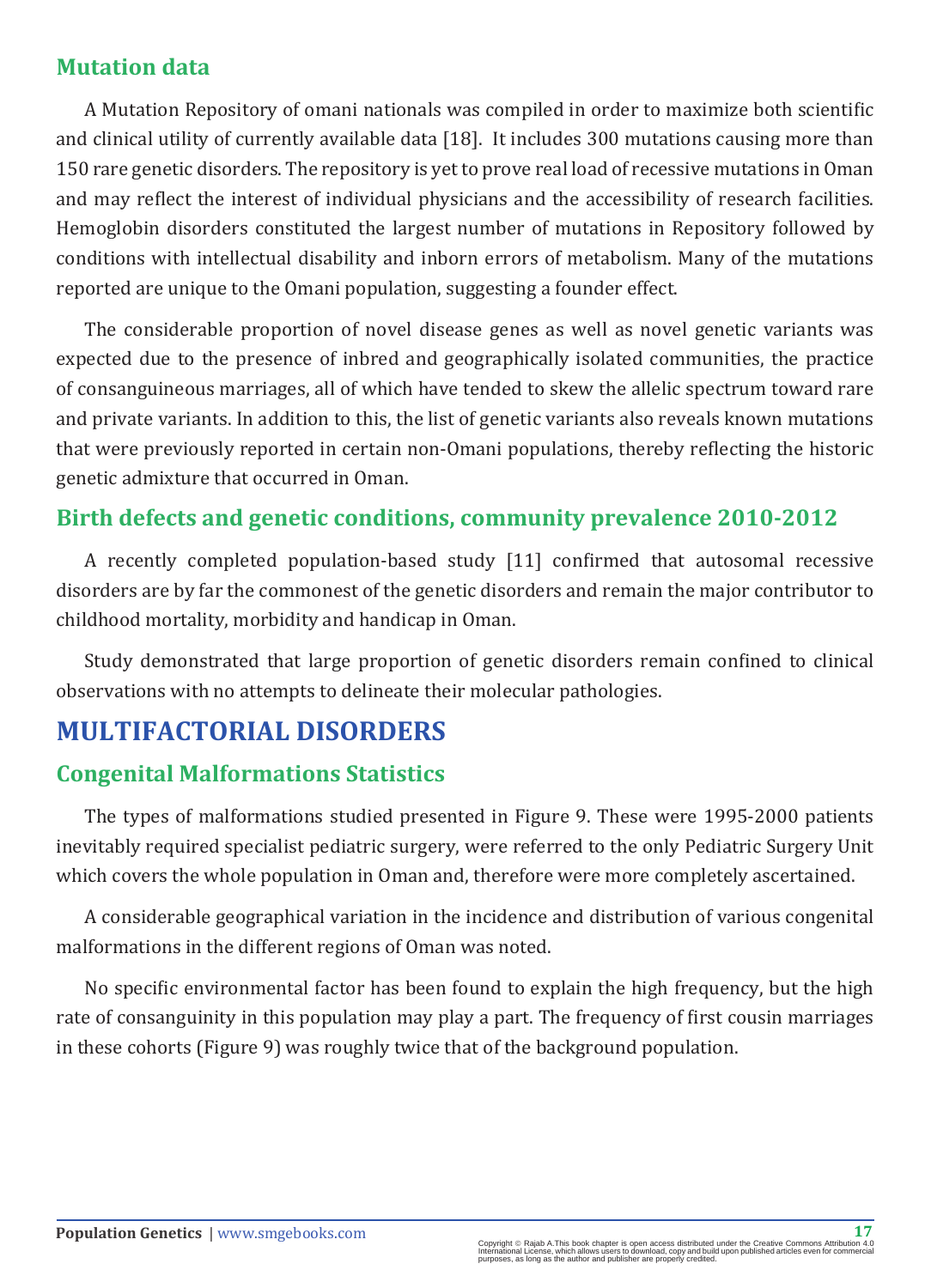| <b>Condition</b>                    | <b>Birth prevalence</b><br>per 1,000 live<br><b>births</b> | <b>Reference</b>                                                                   |
|-------------------------------------|------------------------------------------------------------|------------------------------------------------------------------------------------|
| <b>Neural tube defects</b>          | 1.25                                                       | Rajab et al. (1998),<br>PMID: 9819495                                              |
| <b>Facial clefts</b>                | 1.5                                                        | <b>Rajab and Thomas</b><br>$(2001)$ ISSN: 0930343X<br><b>CODE: EJPSE in SCOPUS</b> |
| Hirschsprung's<br>disease           | 0.3                                                        | Rajab et al. (1997)<br>PMID: 9165461                                               |
| <b>Congenital heart</b><br>disease  | 7.1                                                        | Subramanyan et al.<br>(2000)<br>PMID: 11219172                                     |
| <b>Posterior urethral</b><br>valves | 1 in 2,000 males                                           | Rajab et al. (1996)<br>PMID: 8705230                                               |

**Figure 9:** Published figures of birth defects from Oman.

The concentration of patients with certain malformations in some omani tribes suggests the possibility of genetic predisposition. Segregation analysis of the data here did not support autosomal recessive inheritance. An increased frequency of congenital anomalied in the Omani population can be explained by increased polygenic predisposition due to the concentration of predisposing genes.

# **NON COMMUNICABLE DISEASES**

# **Hypertension and Cardiovascular disorders**

In Oman, Cardiovascular diseases **(CVDs)** are the leading cause of death around 30% of all Ministry of Health hospital deaths [30]. Hypertensive heart diseases are the main form of all CVDs in Oman (accounting for 71%) whilst ischaemic heart disease is the foremost cause of CVDs death globally.

Abd El-Aty MA et al. [31] analysed the data from Oman World Health Survey **(OWHS)**, 2008 and estimated prevalence of hypertension in Oman as 41.5%.

Work by Panduranga et al. [32] described the demographics and clinical characteristics of 988 patients in Oman with Acute Heart Failure **(AHF)** as part of the Gulf aCute heArt failuRe rEgistry **(CARE)** project. Ischemic Heart Disease **(IHD)**, hypertensive heart disease, and idiopathic cardiomyopathy were the most common etiologies of AHF in Oman. The mean age of our patients was 63±12 years. The primary comorbid conditions were hypertension (72%), coronary artery disease (55%), and diabetes mellitus (53%).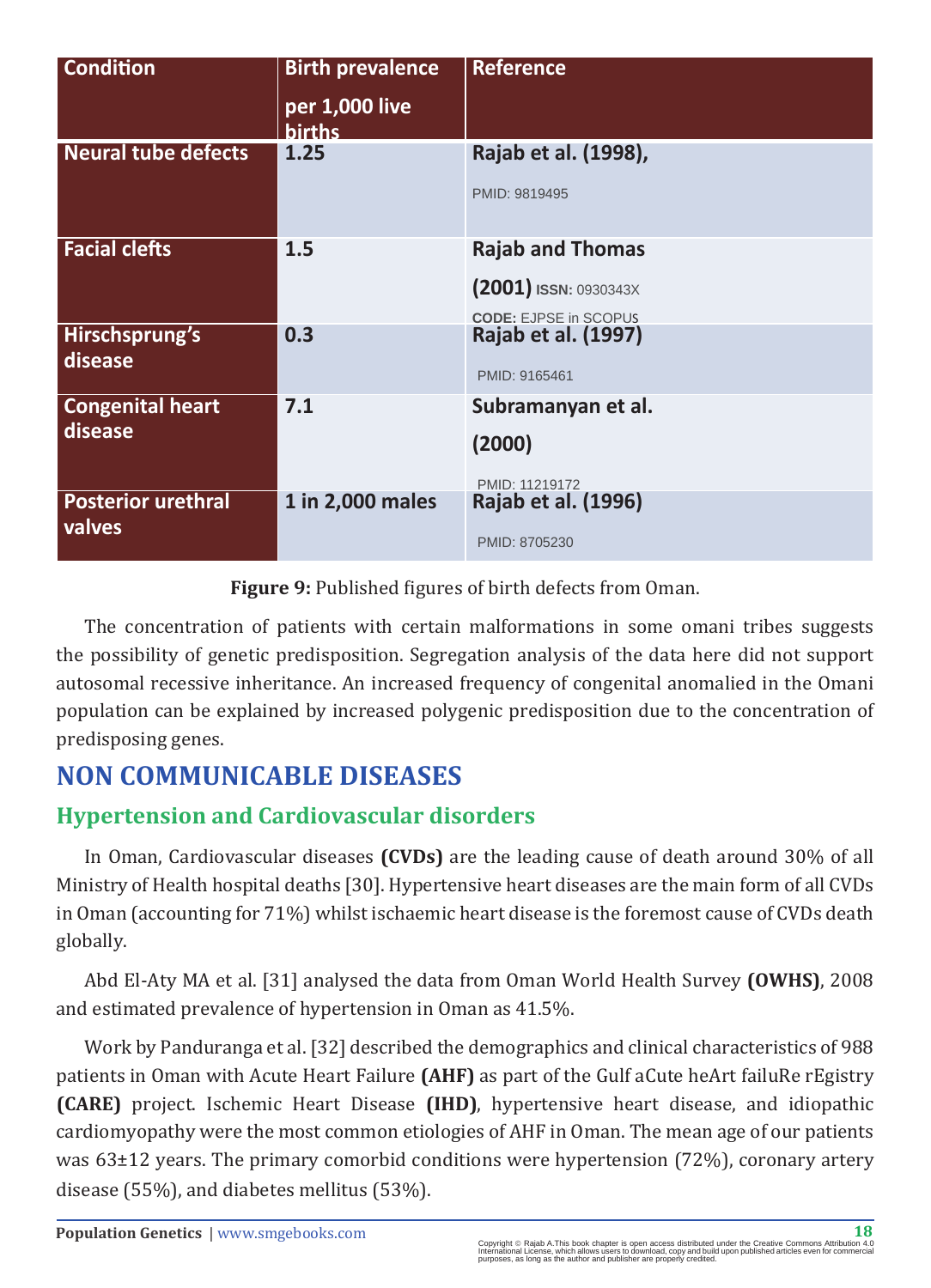#### **Diabetes**

Diabetes and obesity are leading risks posed by the chronic diseases. The burden of diabetes has increased sharply in Oman over the last decade, rising from 8.3% in 1991 to 11.6% in 2000 among adults aged 20 years and older [33].

Al-Lawati [34] describes the epidemiology of diabetes mellitus over the past two decades in Oman, particularly in terms of its prevalence and incidence. Three national and three regional surveys conducted between 1991 and 2010 were analysed to obtain the age-adjusted prevalence and undiagnosed proportion of Type 2 Diabetes Mellitus **(T2DM)** among Omani subjects aged ≥20 years. Diabetes mellitus registers and published studies were used to determine incidence rates of both Type 1 Diabetes Mellitus **(T1DM)** and T2DM in Oman. Linear regression was used to determine trends and projections for diabetes in 2050. The age-adjusted prevalence of T2DM in Oman varied from 10.4% to 21.1%, while the highest prevalence of impaired fasting glucose was found in males (35.1%). In comparison to men, higher incidence rates of T2DM were found in women (2.7 cases compared to 2.3 cases per 1,000 person-years, respectively).

#### **Cancer**

The profile of the cancer incidence in Oman for a nine-year period from 1998-2006 presented based on population-based National Cancer Registry [35]. There were a total of 8,005 (4,224 males and 3,781 females) cases reported and registered in the registry from January 1998 till December 2006 with a male female ratio of 1.1:1. The crude incidence rate was 49.4 per 100,000 males and 45.7 per 100,000 females. The corresponding age-standardized rates were 91.4 and 80.4 per 100,000 in males and females respectively.

Stomach cancer, non-Hodgkin lymphoma and leukemia are three commonest cancers in males and breast, thyroid and cervical cancers are the most common in females in the nine-year period (Figure 10). The figures of the incidence of cancer in Oman are lower than in some Gulf countries and many developed countries.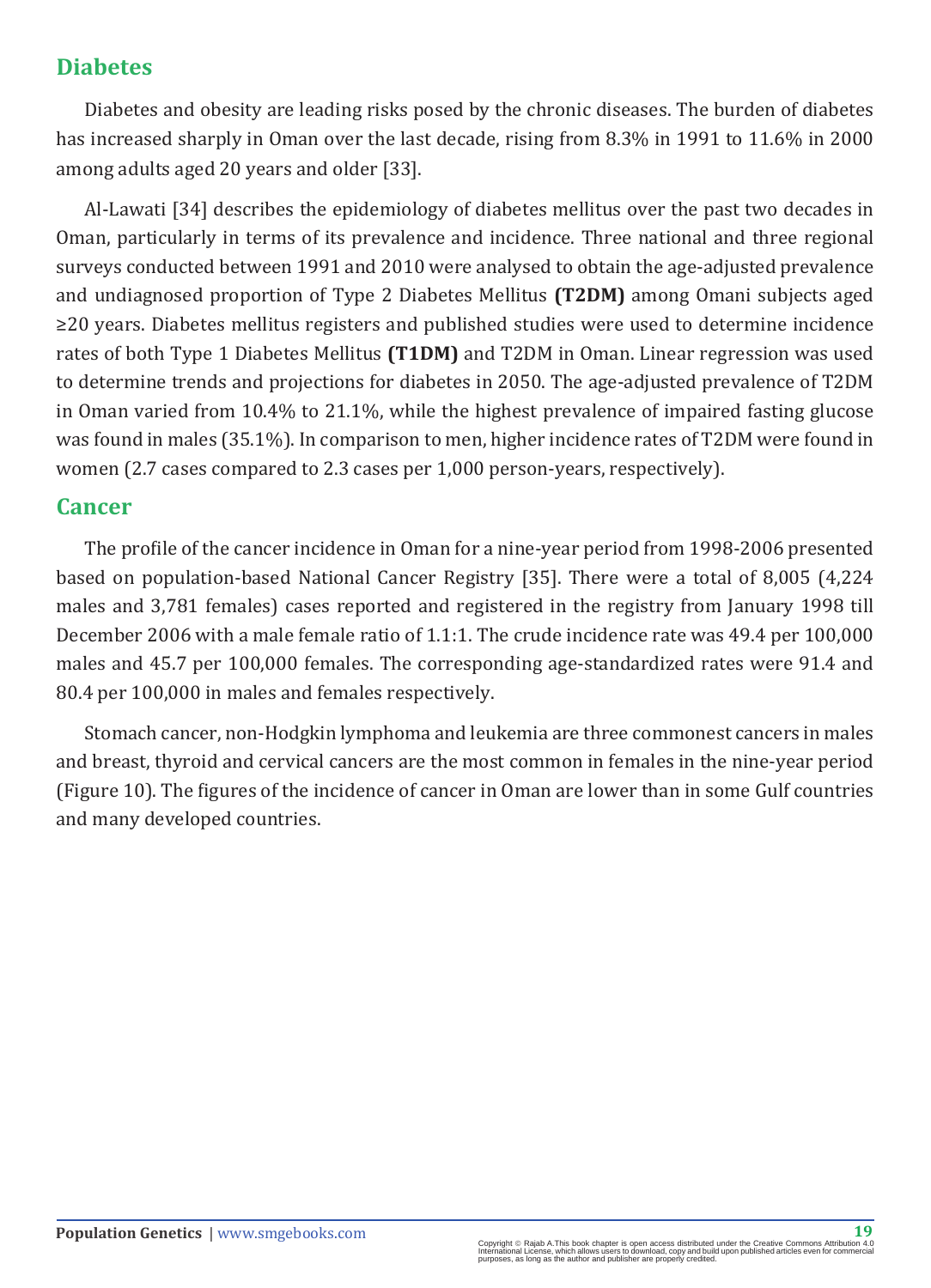

**Legend 10:** Percentage Distribution of cancers in Oman in males and females. Ministry of Health Sultanate of Oman report 2012 <<[www.moh.gov.om](http://www.moh.gov.om/)>>**.**

#### **Psychiatric Disorders**

A cross-sectional study was conducted on 2005 participants of 25-50 age group attending 27 different PHCs in Muscat Governorate during 2011 [36] showed the prevalence of depression was 8.1% which is in the lower range compared to rate reported from elsewhere.

The adjusted odds ratios generated by logistic regression models indicated that depression was significantly associated with age greater than 50 years old, female gender, married, graduated or attended higher education and having chronic illness such as diabetes mellitus, hypertension, asthma, heart, thyroid, and renal diseases.

In elderly population of Oman the rate of depression was estimated as 16.9% based on comprehensive health assessment conducted in Al Dakhliya governorate 2008-2010 [37]. The information gathered from family pedigrees reflected high incidence of psychiatric disorders in some isolated families (unpublished data).

Aging, rapid unplanned urbanization, and unhealthy lifestyles are risk factors for Non Communicable Diseases **(NCDs)** worldwide. In Oman, NCDs account for approximately 68% of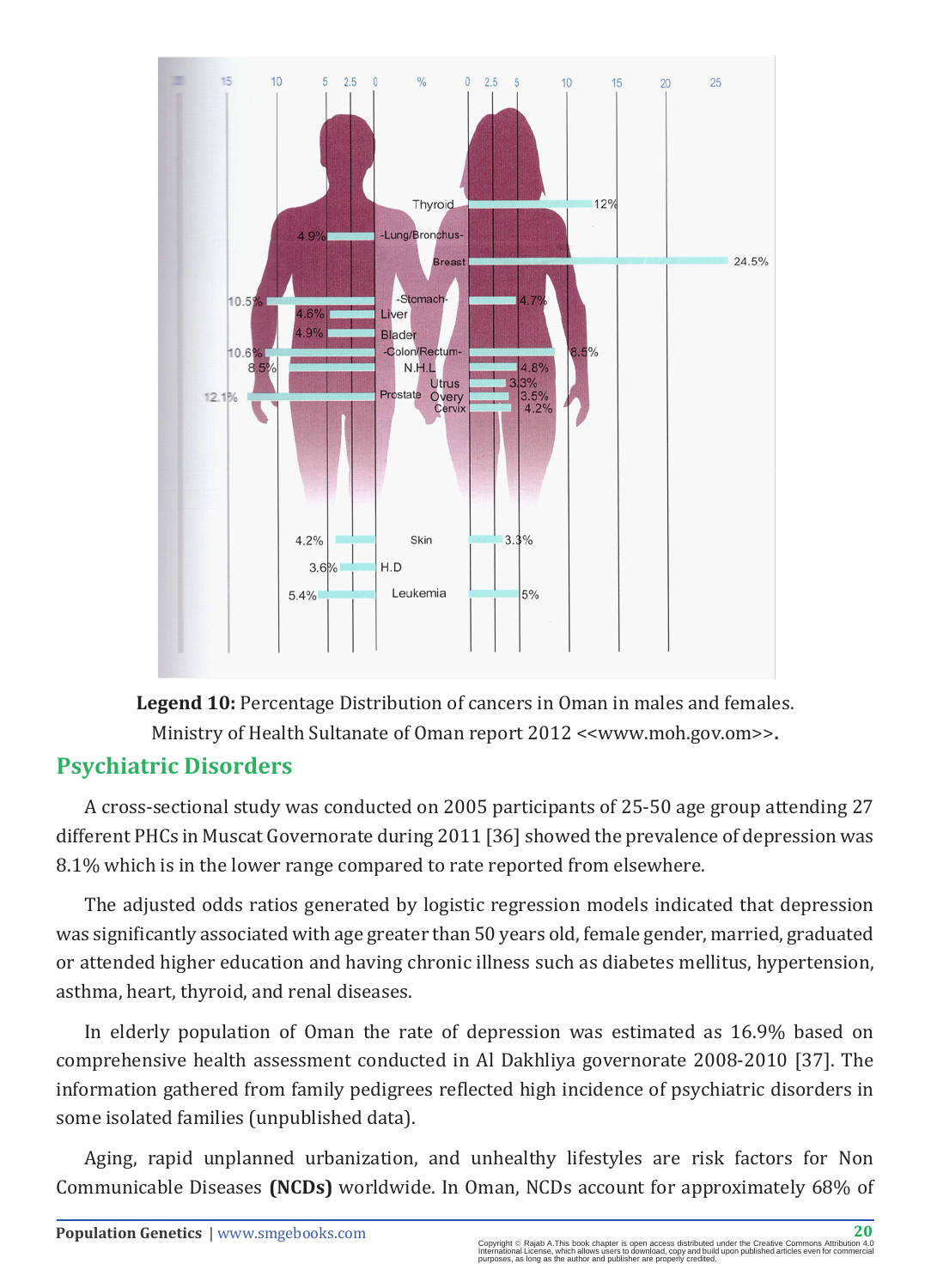total deaths. Of these, **(CVDs)** account for 33%, diabetes and cancer account for10% each, and chronic respiratory diseases account for 2% [30].

#### **References**

- 1. Hanley D. Oman and its Renaissance. 1<sup>st</sup> Edn. Stanley International, London. 1977.
- 2. C[avalli-Sforza LL, Bodmer WF, WH Freeman, San Francisco. The Genetics of Human Populations.pp. 1973; 39: 141-144.](http://onlinelibrary.wiley.com/doi/10.1002/ajpa.1330390117/abstract)
- 3. [Anthony JD. Peterson J, Abelson DS. Historical and Cultural Dictionary of the Sultanate of Oman and the Emirates of the Eastern](http://ncusar.org/pubs/1976/06/historical-and-cultural-dictionary-of-the-sultanate-of-oman-and-the-emirates-of-eastern-arabia/)  [Arabia. Metuchen, NJ. Scarecrow Press. 1976; 136.](http://ncusar.org/pubs/1976/06/historical-and-cultural-dictionary-of-the-sultanate-of-oman-and-the-emirates-of-eastern-arabia/)
- 4. Wilkinson JC. The Immamate Tradition of Oman. 1<sup>st</sup> Edn. Cambridge University Press, Cambridge. 1987.
- 5. M[iles SB. Countries and the Tribes of the Persian Gulf. First Edition. Second Edition 1966. Frank Cass & Co. Ltd, London. 1919.](https://www.wdl.org/en/item/17107/)
- 6. L[orimer JG. Gazetteer of the Persian Gulf, Oman, and Central Arabia. Vol. II. Geographical and Statistical. Superintendent](http://www.worldcat.org/title/gazetteer-of-the-persian-gulf-oman-and-central-arabia/oclc/900966751)  [Government Printing, Calcutta. 1908.](http://www.worldcat.org/title/gazetteer-of-the-persian-gulf-oman-and-central-arabia/oclc/900966751)
- 7. R[ajab A, Patton MA. Analysis of the population structure in Oman. Community Genet. 1999; 2: 23-25.](http://www.ncbi.nlm.nih.gov/pubmed/15178958)
- 8. Jansen J. Nomads in the Sultanate of Oman. Tradition and Development in Dhoar. 1<sup>st</sup> Edn. Westview Press. 1986; 315.
- 9. R[ajab, A., Patton, M.A. A study of consanguinity in the Sultanate of Oman Annals of Human Biology. 1999; 27: 321-326](https://www.researchgate.net/publication/12484480_A_study_of_consanguinity_in_the_Sultanate_of_Oman)
- 10. [Al-Thihli K, Al-Murshedi F, Al-Hashmi N, Al-Mamari W, Islam MM, Al-Yahyaee SA. Consanguinity, endogamy and inborn errors of](http://www.ncbi.nlm.nih.gov/pubmed/25060282)  [metabolism in Oman: a cross-sectional study. Hum Hered. 2014; 77: 183-188.](http://www.ncbi.nlm.nih.gov/pubmed/25060282)
- 11. R[ajab A, Al Salmi Q, Jaffer J, Mohammed AJ, Patton MA. Congenital and genetic disorders in the Sultanate of Oman. First attempt](http://www.ncbi.nlm.nih.gov/pmc/articles/PMC4059850/)  [to assess healthcare needs. J Community Genet. 2014; 5: 283-289.](http://www.ncbi.nlm.nih.gov/pmc/articles/PMC4059850/)
- 12. Moftah FM. The distribution of the ABO and Rh genes in Oman configured from Oman Blood Transfusion services. Oman Newsletter. 1993.
- 13. [AlSuhaibani ES, Kizilbash NA, Afshan K, Malik S. Distribution and clinal trends of the ABO and Rh genes in select Middle Eastern](http://www.ncbi.nlm.nih.gov/pubmed/26400302)  [countries. Genet Mol Res. 2015; 14: 10729-10742.](http://www.ncbi.nlm.nih.gov/pubmed/26400302)
- 14. [White AG, Leheny W, Kuchipudi P, Varghese M, Al Riyami H, et al. Histocompatibility antigens in Omanis: Comparison with other](https://www.ncbi.nlm.nih.gov/pubmed/17283451)  [Gulf populations and implications for disease association. Ann Saudi Med. 1999; 19: 193-196.](https://www.ncbi.nlm.nih.gov/pubmed/17283451)
- 15. Tadmouri GO, Al Ali MT, Al Khaja N. Genetic disorders in Arab World: Oman. Publication of Center for Arab Genomic Studies, Dubai. 2008; 3.
- 16. Rajab A. Genetic diseases in Oman. In: Teebi AS (editor). Genetic disorders in Arab population. Springer, Berlin. 2010; 473-490.
- 17. Rajab A, Patton M. Genetic diseases in the Sultanate of Oman. 2012.
- 18. R[ajab A, Hamza N, Al Harasi S, Al Lawati F, Gibbons U, et al. Repository of mutations from Oman: The entry point to a national](http://www.ncbi.nlm.nih.gov/pmc/articles/PMC4648203/)  [mutation database. F1000 Res. 2015; 4: 891.](http://www.ncbi.nlm.nih.gov/pmc/articles/PMC4648203/)
- 19. [Alwan AA, Modell B. Community control of genetic and congenital disorders. EMRO Technical Publications Series 24. 1997.](http://apps.who.int/iris/handle/10665/119571)
- 20. [Al-Gazali L, Hamamy H, Al-Arrayad S. Genetic disorders in the Arab world. Br Med J. 2006; 333: 831-834.](http://www.ncbi.nlm.nih.gov/pmc/articles/PMC1618440/)
- 21. El-Hazmi MAF, Warsy AS. The Frequency of Hb S and Glucose-6-Phosphate Dehydrogenase Phenotypes in Relation to Malaria in Western Saudi Arabia. Saudi Med J. 1993; 14: 121-125.
- 22. [Alkindi S, Al Zadjali S, Al Madhani A, Daar S, Al Haddabi H, et al. Forecasting hemoglobinopathy burden through neonatal](https://www.ncbi.nlm.nih.gov/pubmed/20353348)  [screening in Omani neonates. Hemoglobin. 2010; 34: 135-144.](https://www.ncbi.nlm.nih.gov/pubmed/20353348)
- 23. D[aar S, Hussain HM, Gravell D, Nagel RL, Krishnamoorthy R. Genetic epidemiology of HbS in Oman: multicentric origin for the](https://www.ncbi.nlm.nih.gov/pubmed/10815786)  [betaS gene. Am J Hematol. 2000; 64: 39-46.](https://www.ncbi.nlm.nih.gov/pubmed/10815786)
- 24. R[ajab A, Patton MA. Major factors determining the frequencies of hemoglobinopathies in Oman. Am J Med Genet. 1997; 71: 240-](https://www.ncbi.nlm.nih.gov/pubmed/9217233) [242.](https://www.ncbi.nlm.nih.gov/pubmed/9217233)
- 25. R[ajab A, Patton MA. Development and use of a national haemoglobinopathy register in Oman. Community Genet. 1999; 2: 47-48.](http://www.karger.com/Article/PDF/16185)
- 26. R[ajab AG, Patton MA, Modell B. Study of hemoglobinopathies in Oman through a national register. Saudi Med J. 2000; 21: 1168-](https://www.ncbi.nlm.nih.gov/pubmed/11360093) [1172.](https://www.ncbi.nlm.nih.gov/pubmed/11360093)
- 27. Weiss KM. Genes over the time and space: Chapter in Genetic variation in human disease. Cambridge University Press. 1993; 153-178.